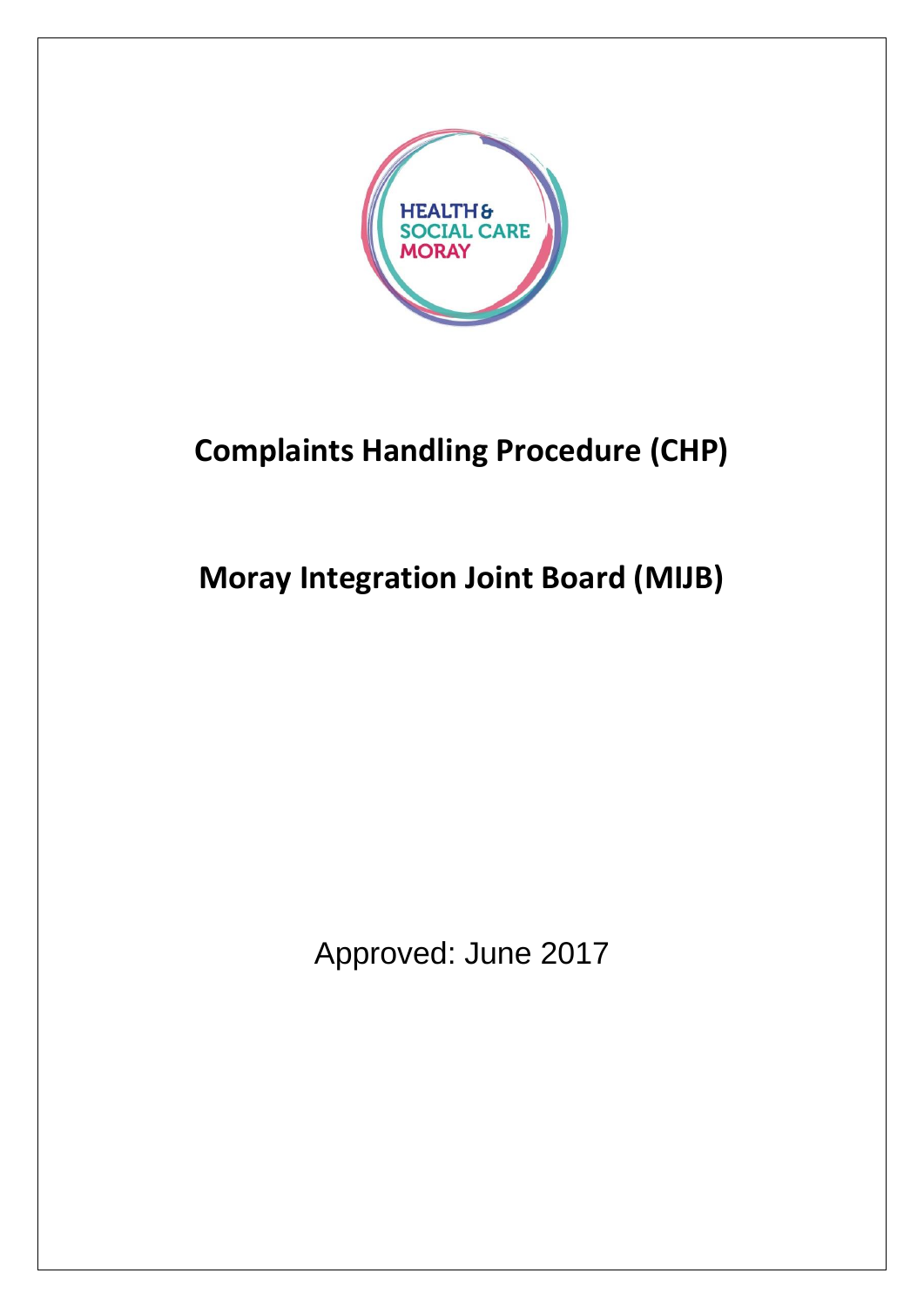#### **Foreword**

*Our complaints handling procedure reflects our commitment to valuing complaints. It seeks to resolve dissatisfaction and to conduct thorough, impartial and fair investigations of complaints so that, where appropriate, we can make evidence-based decisions on the facts of the case.*

*The procedure introduces a standardised approach to handling complaints across integration authorities, which complies with the Scottish Public Services Ombudsman's (SPSO) guidance on a model complaints handling procedure. This procedure aims to help us 'get it right first time'. We want quicker, simpler and more streamlined complaints handling with local, early resolution.*

*Complaints give us valuable information we can use in terms of how we fulfil our responsibilities. Our complaints handling procedure will enable us to address dissatisfaction and may also prevent the same problems that led to the complaint from happening again. Handled well, complaints can give customers a form of redress when things go wrong, and can also help us continuously improve.*

*Resolving complaints early saves money and creates better customer relations. Sorting them out locally and quickly means they are less likely to escalate to the next stage of the procedure. Complaints that we do not resolve swiftly can greatly add to our workload.*

*It will help us keep the public at the heart of the process, while enabling us to better understand how to improve how we do our work by learning from complaints.*

**Pam Gowans Chief Officer**

**Health & Social Care Moray**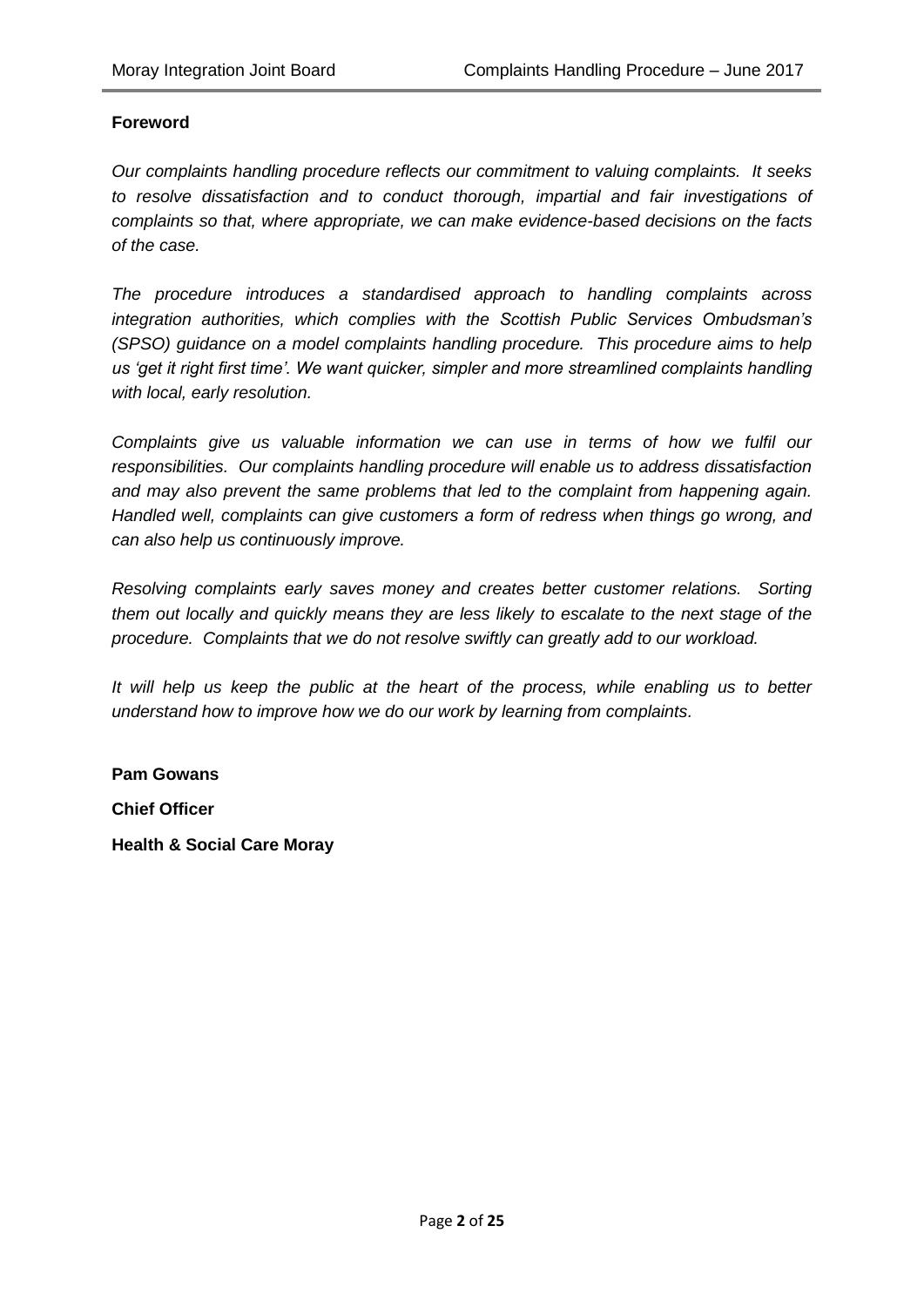# **Contents**

| Complaints involving the Health & Social Care Partnership or more than one |  |
|----------------------------------------------------------------------------|--|
|                                                                            |  |
|                                                                            |  |
|                                                                            |  |
|                                                                            |  |
|                                                                            |  |
|                                                                            |  |
|                                                                            |  |
|                                                                            |  |
|                                                                            |  |
|                                                                            |  |
|                                                                            |  |
|                                                                            |  |
|                                                                            |  |
|                                                                            |  |
|                                                                            |  |
|                                                                            |  |
|                                                                            |  |
|                                                                            |  |
|                                                                            |  |
|                                                                            |  |
|                                                                            |  |
|                                                                            |  |
|                                                                            |  |
|                                                                            |  |
|                                                                            |  |
|                                                                            |  |
|                                                                            |  |
|                                                                            |  |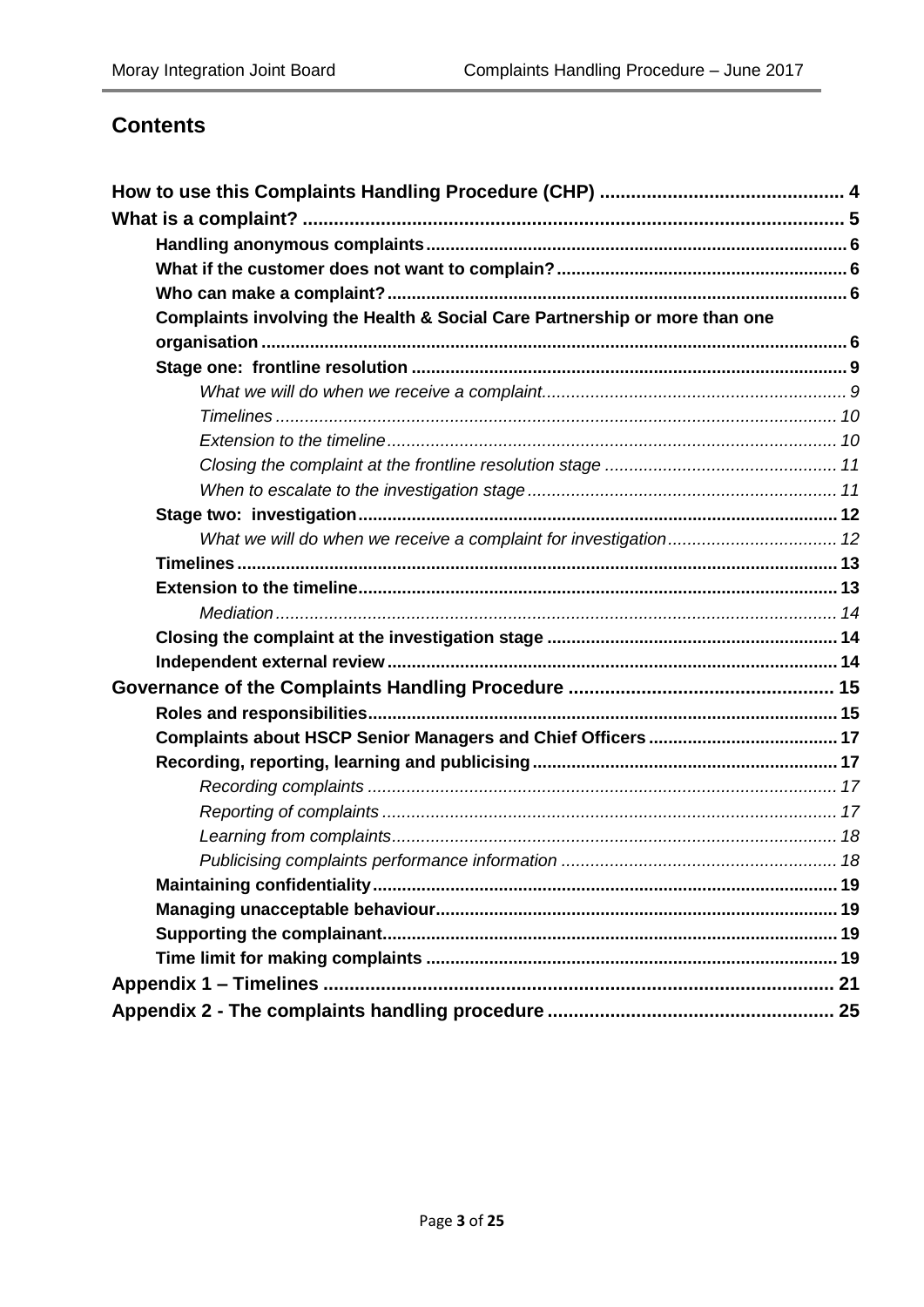# <span id="page-3-0"></span>**How to use this Complaints Handling Procedure (CHP)**

This CHP has been provided to the SPSO Complaints Standards Authority and is compliant in accordance with the Scottish Government Model CHP.

This document explains how the IJB will handle complaints. It will complement our CHP Information Leaflet that advises customers on the complaints procedure. Together, these form our complaints handling procedure.

It contains references and links to more details on parts of the procedure, such as how to record complaints, and the criteria for signing off and agreeing time extensions. These explain how to process, manage and reach decisions on different types of complaints.

When using this document, please also refer to the 'SPSO Statement of Complaints Handling Principles' and best practice guidance on complaints handling from the Complaints Standards Authority at the SPSO.

[http://www.valuingcomplaints.org.uk](http://www.valuingcomplaints.org.uk/)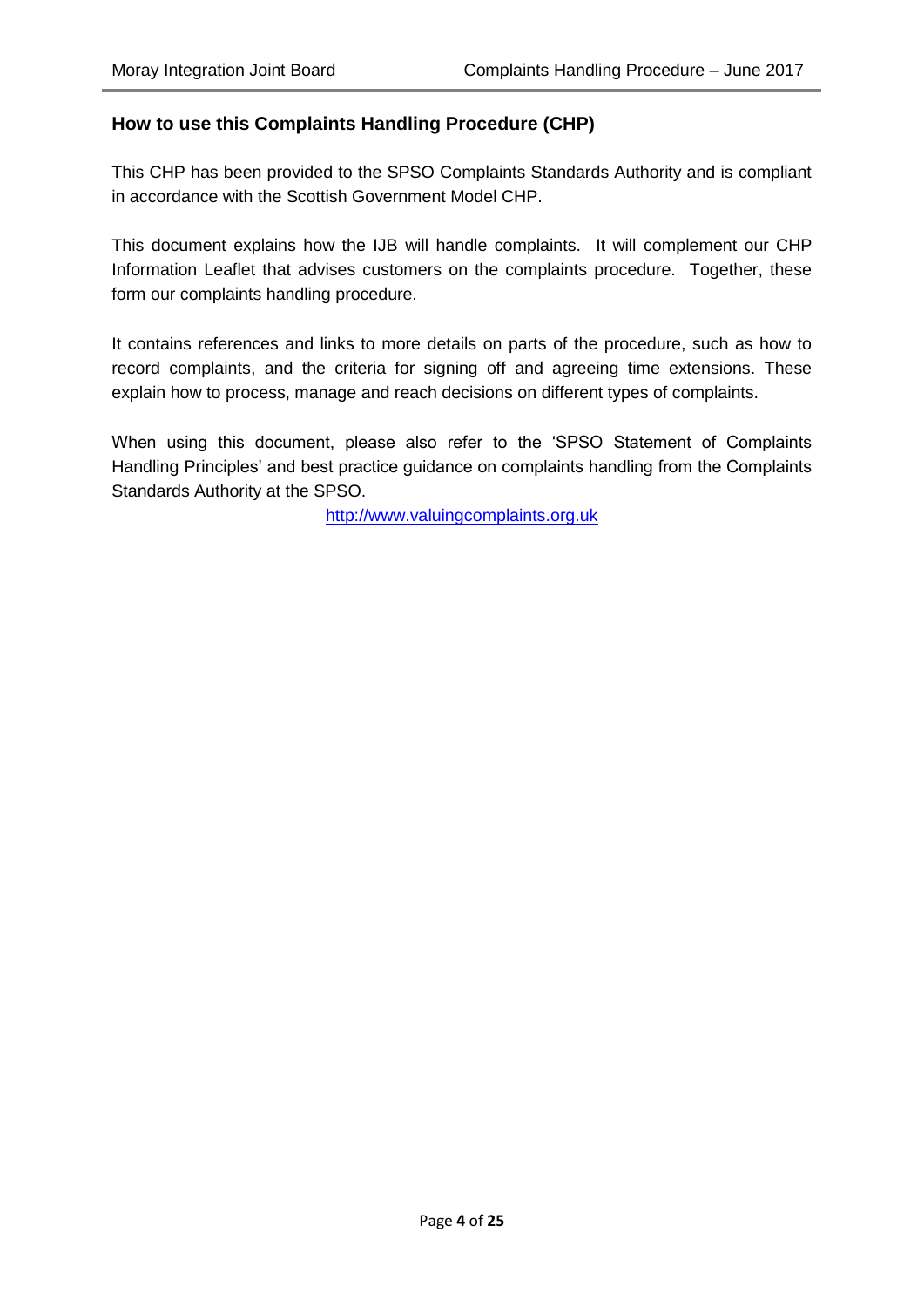## <span id="page-4-0"></span>**What is a complaint?**

The Moray Integration Joint Board's (MIJB) definition of a complaint is:

"An expression of dissatisfaction by one or more members of the public about the MIJB's action or lack of action, or about the standard of service the MIJB has provided in fulfilling its responsibilities as set out in the Integration Scheme."

The Integration Scheme is the 2015 Health and Social Care Integration Scheme for Moray that outlines the framework for how adult and older people care services are integrated, planned for and delivered in Moray.

The MIJB plans for and oversees delivery of health and social care services that are delivered for it by Moray Council and NHS Grampian in a Health & Social Care Partnership (HSCP), in our case Health & Social Care Moray.

The main purpose of integration is to improve the wellbeing of people who use health and social care services, particularly those whose needs are complex and involve support from health and social care at the same time.

Issues that are not covered by this definition are likely to be covered by other CHPs, relating to either health or social work services that are delivered for us by Moray Council and NHS Grampian.

A complaint may relate to dissatisfaction with:

- the MIJB's policies;
- the MIJB's decisions;
- the administrative or decision-making processes followed by the MIJB in coming to a decision.

This list does not cover everything.

A complaint is **not**:

- a first time request made to the IJB:
- a request for compensation only;
- issues that are in court or have already been heard by a court or a tribunal;
- disagreement with a decision where a statutory right of appeal exists;
- an attempt to reopen a previously concluded complaint or to have a complaint reconsidered where we have already given our final decision.

We will not treat these issues as complaints, but will instead direct the customer raising them to use the appropriate procedures.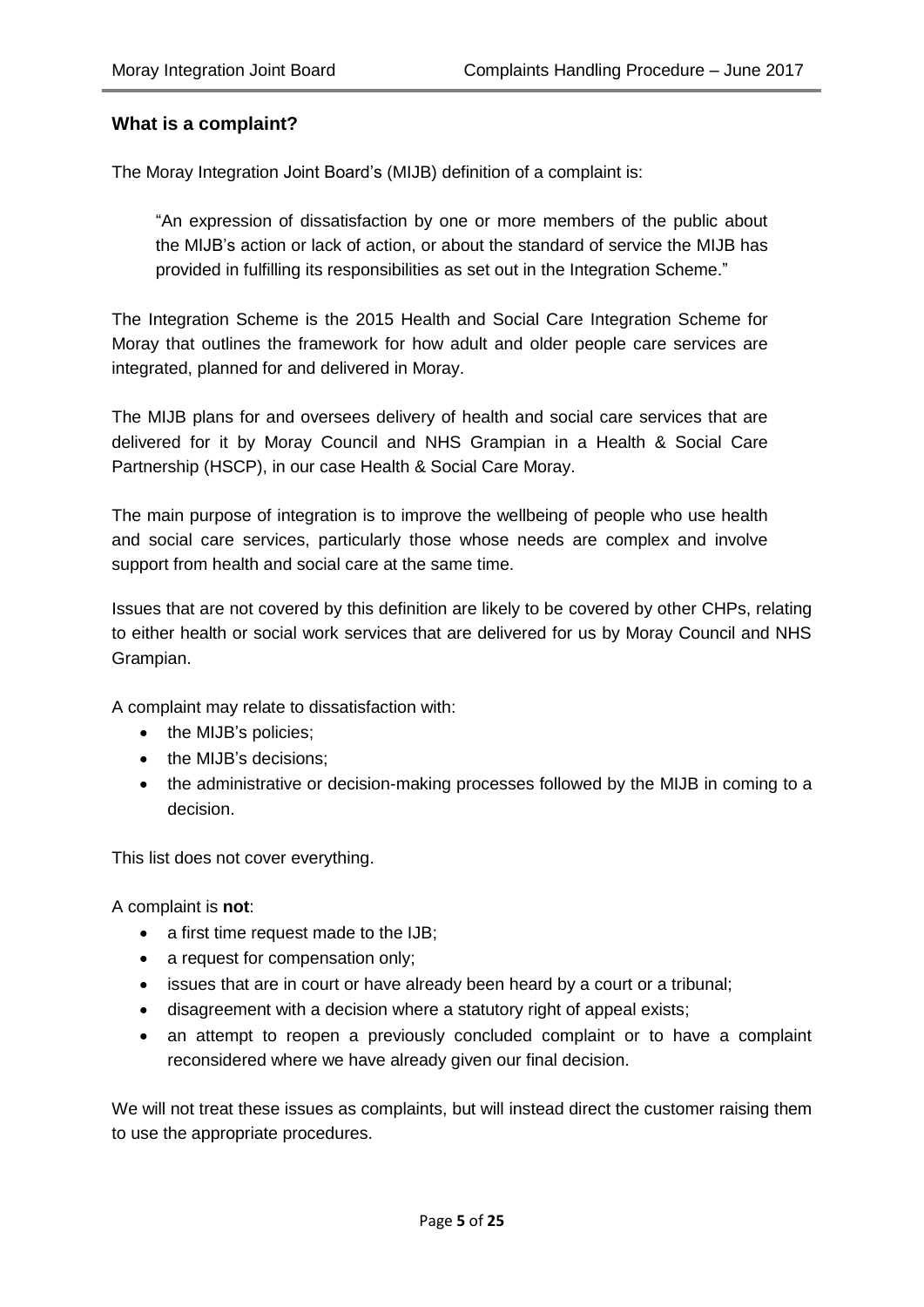#### <span id="page-5-0"></span>**Handling anonymous complaints**

We value all complaints. This means we treat all complaints including anonymous complaints seriously and will take action to consider them further, wherever this is appropriate. Generally, we will consider anonymous complaints if there is enough information in the complaint to enable us to make further enquiries. If, however, an anonymous complaint does not provide enough information to enable us to take further action, we may decide not to pursue it further. Any decision not to pursue an anonymous complaint must be authorised by a senior HSCP manager

If an anonymous complaint makes serious allegations, it will be considered by a senior HSCP manager immediately.

If we pursue an anonymous complaint further, we will record the issues as an anonymous complaint on the complaints system. This will help to ensure the completeness of the complaints data we record and allow us to take corrective action where appropriate.

#### <span id="page-5-1"></span>**What if the customer does not want to complain?**

If a customer has expressed dissatisfaction in line with our definition of a complaint but does not want to complain, tell them that we do consider all expressions of dissatisfaction, and that complaints offer us the opportunity to improve services where things have gone wrong. Encourage them to submit their complaint and allow us to deal with it through the CHP. This will ensure that they are updated on the action taken and receive a response to their complaint.

If, however, the customer insists they do not wish to complain, we will record the issue as an anonymous complaint. This will ensure that their details are not recorded on the complaints database and that they receive no further contact about the matter. It will also help to ensure the completeness of the complaints data recorded and will still allow us to fully consider the matter and take corrective action where appropriate.

#### <span id="page-5-2"></span>**Who can make a complaint?**

Anyone who is affected by the decisions made by the MIJB can make a complaint. This is not restricted to people who receive services overseen by the MIJB and their relatives or representatives. Sometimes a customer may be unable or reluctant to make a complaint on their own. We will accept complaints brought by third parties as long as the customer has given their personal consent.

## <span id="page-5-3"></span>**Complaints involving the Health & Social Care Partnership or more than one organisation**

A complaint may relate to a decision that has been made by the IJB, as well as a service or activity provided by the HSCP. Initially, these complaints should all be handled in the same way. They must be logged as a complaint, and the content of the complaint must be considered, to identify which services are involved, which parts of the complaint we can respond to and which parts are appropriate for the HSCP to respond to. A decision must be taken as to who will be contributing and investigating each element of the complaint, and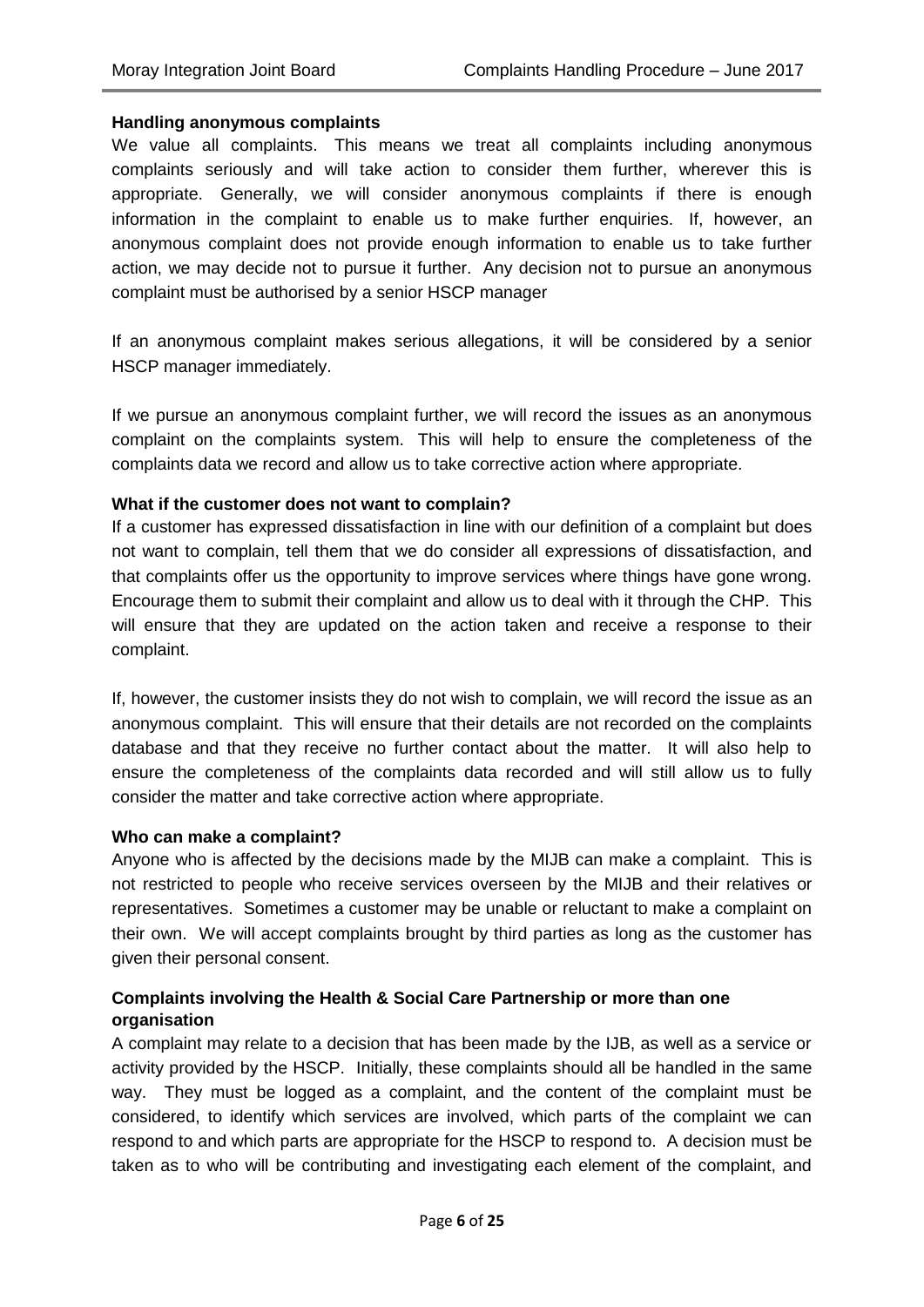that all parties are clear about this decision. The final response must be a joint response, taking into account the input of all those involved.

Where a complaint relates to a decision made jointly by the MIJB and the Health Board or Local Authority, the elements relating to the MIJB should be handled through this CHP. Where possible, working together with relevant colleagues, a single response addressing all of the points raised should be issued.

Should a member of staff who represents the HSCP receive a complaint in relation to the MIJB, and they have the relevant and appropriate information to resolve it, they should attempt to do so. If the staff member feels unable to offer a response, the complaint should be passed to the IJB team as early as possible for them to resolve.

If a customer complains to the MIJB about services of another agency or public service provider, but the MIJB has no involvement in the issue, they will be advised to contact the appropriate organisation directly.

If we need to make enquiries to an outside agency in relation to a complaint we will always take account of data protection legislation and SPSO guidance on handling our customers' personal information. The Information Commissioner has detailed guidance on data sharing and has issued a data sharing code of practice.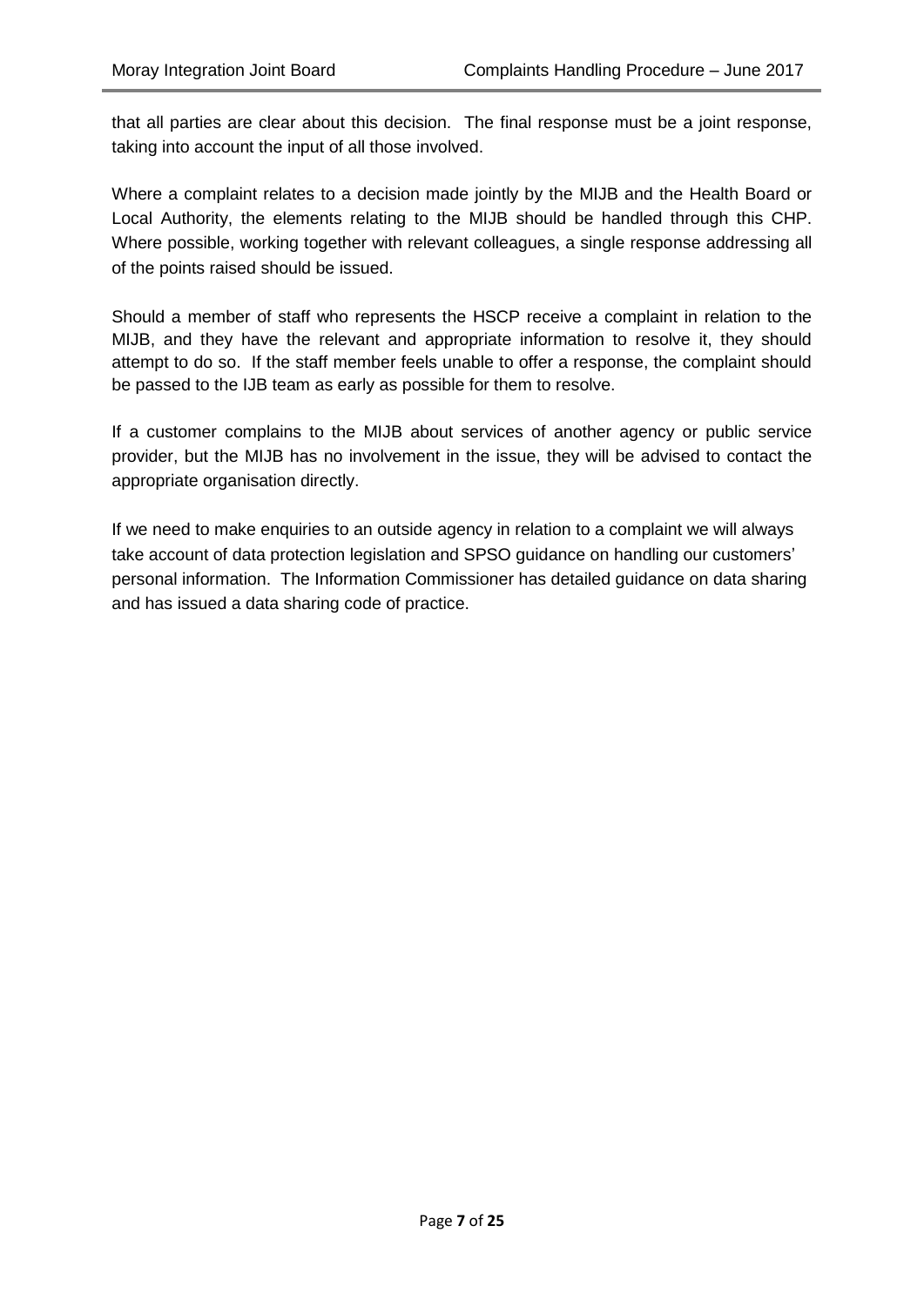#### **The complaints handling process**

The CHP aims to provide a quick, simple and streamlined process for resolving complaints early and locally by capable, well-trained staff.

Our complaints process provides two opportunities to resolve complaints internally:

- **frontline resolution**, and
- **investigation**.



For clarity, the term 'frontline resolution' refers to the first stage of the complaints process. It does not reflect any job description within the IJB but means seeking to resolve complaints at the initial point of contact where possible.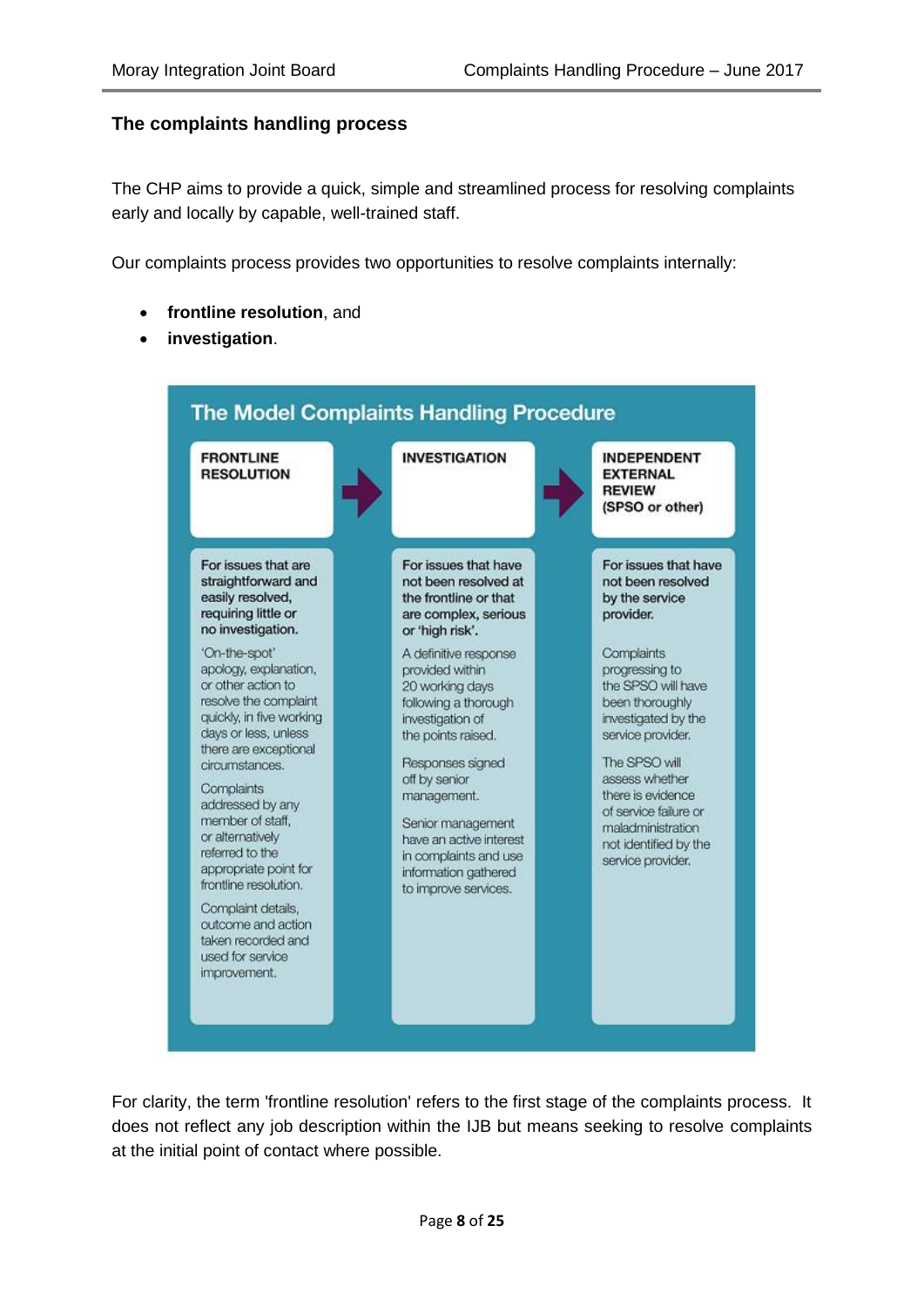#### <span id="page-8-0"></span>**Stage one: frontline resolution**

Frontline resolution aims to quickly resolve straightforward customer complaints that require little or no investigation. Any member of staff of the HSCP supporting the work of the MIJB may deal with complaints at this stage; if the member of staff receiving the complaint is not able to provide a response, then it should be referred on to a more appropriate member of staff.

The main principle is to seek early resolution, resolving complaints at the earliest opportunity. This may mean a face-to-face discussion.

Whoever responds to the complaint, it may be settled by providing an on-the-spot apology where appropriate, or explaining why the issue occurred and, where possible, what will be done to stop this happening again. They may also explain that, as an organisation that values complaints, we may use the information given when we review policies and processes in the future.

A customer can make a complaint in writing, in person, by telephone, by email or online, or by having someone complain on their behalf. Frontline resolution will always be considered, regardless of how the complaint has been received.

The IJB has two officers of its own, its Chief Officer and Chief Finance Officer. The IJB does not employ staff directly and instead the HSCP, as well as delivering health and social care services for the IJB, also provides the services of some of their staff to support the work and operation of the IJB.

#### <span id="page-8-1"></span>**What we will do when we receive a complaint**

- 1. On receiving a complaint, we will first decide whether the issue can indeed be defined as a complaint. The customer may express dissatisfaction about more than one issue. This may mean we treat one element as a complaint, while directing them to pursue another element through an alternative route.
- 2. If we have received and identified a complaint, we will record the details on our complaints system.
- 3. Next, we will decide whether or not the complaint is suitable for frontline resolution. Some complaints will need to be fully investigated before we can give the complainant a suitable response. A senior HSCP manager will escalate these complaints immediately to the investigation stage.
- 4. Where we consider frontline resolution to be appropriate, we will consider four key questions:
- 5. What exactly is the complaint (or complaints)?
- 6. What does the complainant want to achieve by complaining?
- 7. Can I achieve this, or explain why not?
- 8. If I cannot resolve this, who can help with frontline resolution?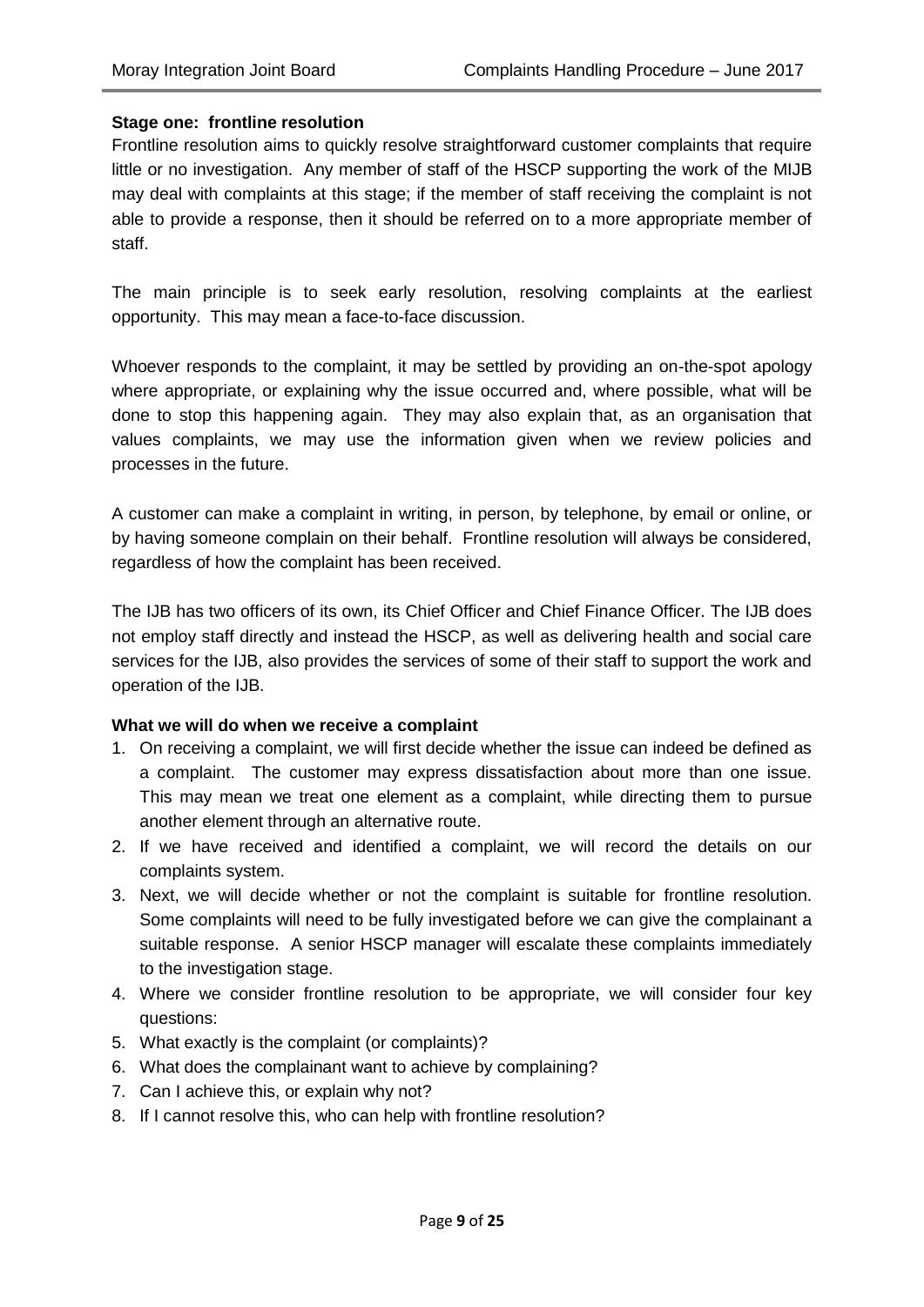#### **What exactly is the complaint (or complaints)?**

It is important to be clear about exactly what the customer is complaining about. Staff may need to ask the supplementary questions to get a full picture.

#### **What does the complainant want to achieve by complaining?**

At the outset, staff will seek to clarify the outcome the complainant wants. Of course, they may not be clear about this, so there may be a need to probe further to find out what they expect and whether they can be satisfied.

#### **Can I achieve this, or explain why not?**

If staff can achieve the expected outcome by providing an on-the-spot apology or explain why they cannot achieve it, they will do so. If they consider an apology is suitable, they may wish to follow the SPSO's guidance on the subject, which can be found on the SPSO website.

The customer may expect more than we can provide. If their expectations appear to exceed what the organisation can reasonably provide, the officer will tell them as soon as possible in order to manage expectations about possible outcomes.

Decisions at this stage may be conveyed face to face or on the telephone or via email. In those instances, you are not required to write to the customer as well, although you may choose to do so. A full and accurate record of the decision reached must be kept, including the information provided to the customer.

#### **If I can't resolve this, who can help with frontline resolution?**

If the complaint raises issues which you cannot respond to in full because, for example, it relates to an issue or area of service you are unfamiliar with, pass details of the complaint to more senior staff who will try to resolve it.

#### <span id="page-9-0"></span>**Timelines**

Frontline resolution must be completed within **five working days** of the IJB receiving the complaint, although in practice we would often expect to resolve the complaint much sooner.

Staff may need to get more information or seek advice to resolve the complaint at this stage. However, they will respond to the complainant within five working days, either resolving the matter or explaining that the IJB will investigate their complaint.

#### <span id="page-9-1"></span>**Extension to the timeline**

In exceptional circumstances, where there are clear and justifiable reasons for doing so, senior HSCP management may agree an extension of no more than five working days with the complainant. This must only happen when an extension will make it more likely that the complaint will be resolved at the frontline resolution stage.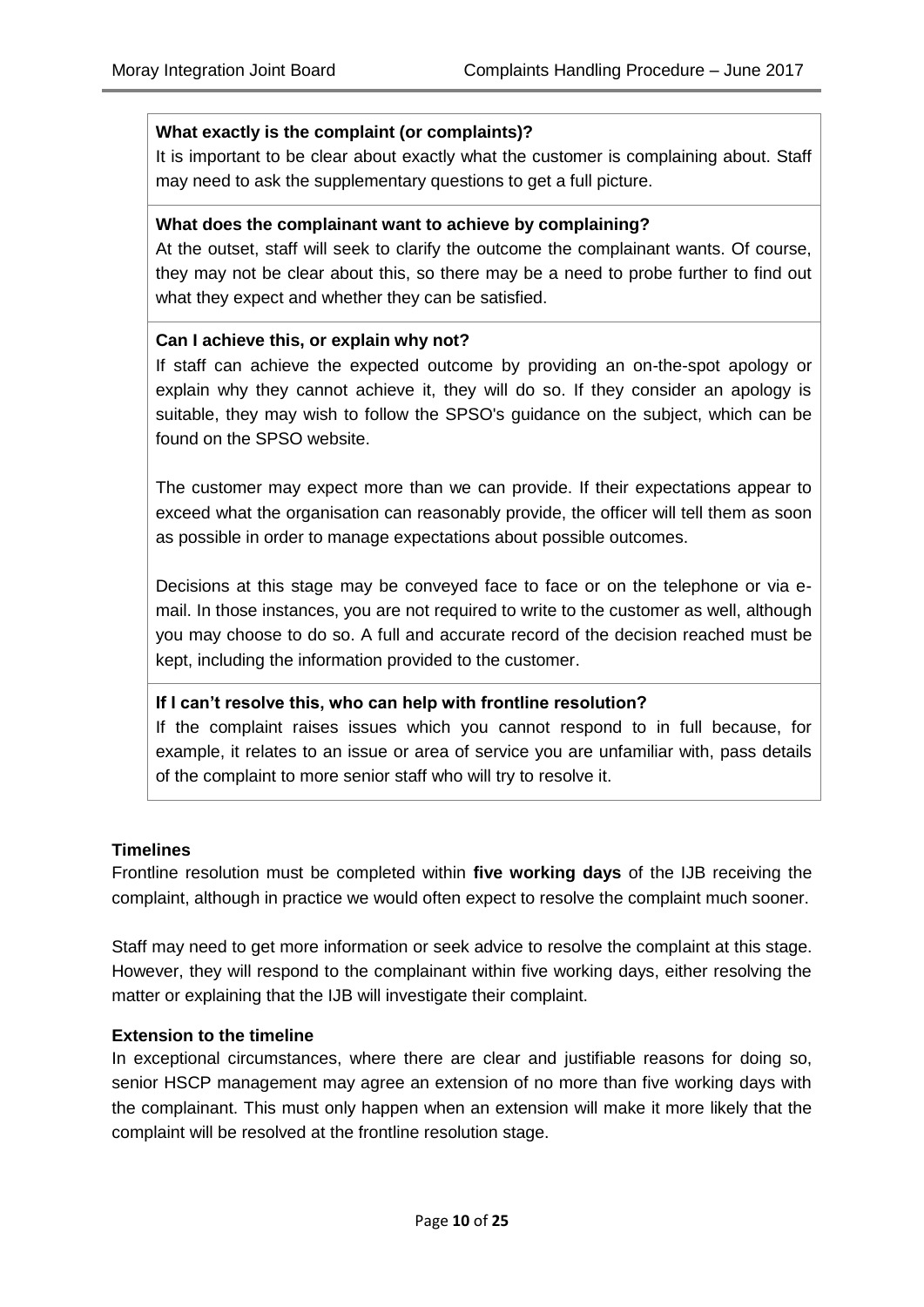If, however, the issues are so complex that they cannot be resolved in five days, it will be appropriate to escalate the complaint straight to the investigation stage.

If the customer does not agree to an extension but it is unavoidable and reasonable, a senior HSCP manager can still decide upon an extension. In those circumstances, they will then tell the complainant about the delay and explain the reason for the decision to grant the extension.

Such extensions will not be the norm, though, and the timeline at the frontline resolution stage will be extended only rarely. All attempts to resolve the complaint at this stage will take no longer than **10 working days** from the date the MIJB received the complaint.

The proportion of complaints that exceed the five-day limit will be evident from reported statistics. These statistics will be presented to the MIJB on a quarterly basis.

**Appendix 1** provides further information on timelines.

#### <span id="page-10-0"></span>**Closing the complaint at the frontline resolution stage**

When staff have informed the customer of the outcome, they are not obliged to write to the customer, although they may choose to do so. The response to the complaint must address all areas that we are responsible for and must explain the reasons for our decision. Staff will keep a full and accurate record of the decision reached. The complaint will then be closed and the complaints system updated accordingly. The complaints resolved at the frontline stage will be reported to the IJB on a quarterly basis.

#### <span id="page-10-1"></span>**When to escalate to the investigation stage**

The MIJB will escalate a complaint to the investigation stage when:

- frontline resolution has been attempted but the customer remains dissatisfied and requests an investigation. This may happen immediately when the decision at the frontline stage is communicated, or sometime later;
- the customer refuses to take part in frontline resolution;
- the issues raised are complex and require detailed investigation;
- the complaint relates to serious, high-risk or high-profile issues.

When a previously closed complaint is escalated from the frontline resolution stage, the complaint should be reopened on the complaints system.

We will take particular care to identify complaints that might be considered serious, high risk or high profile. The SPSO defines potential high-risk or high-profile complaints as those that may:

- involve a death or terminal illness:
- involve serious service failure, for example major delays in providing, or repeated failures to provide, a service;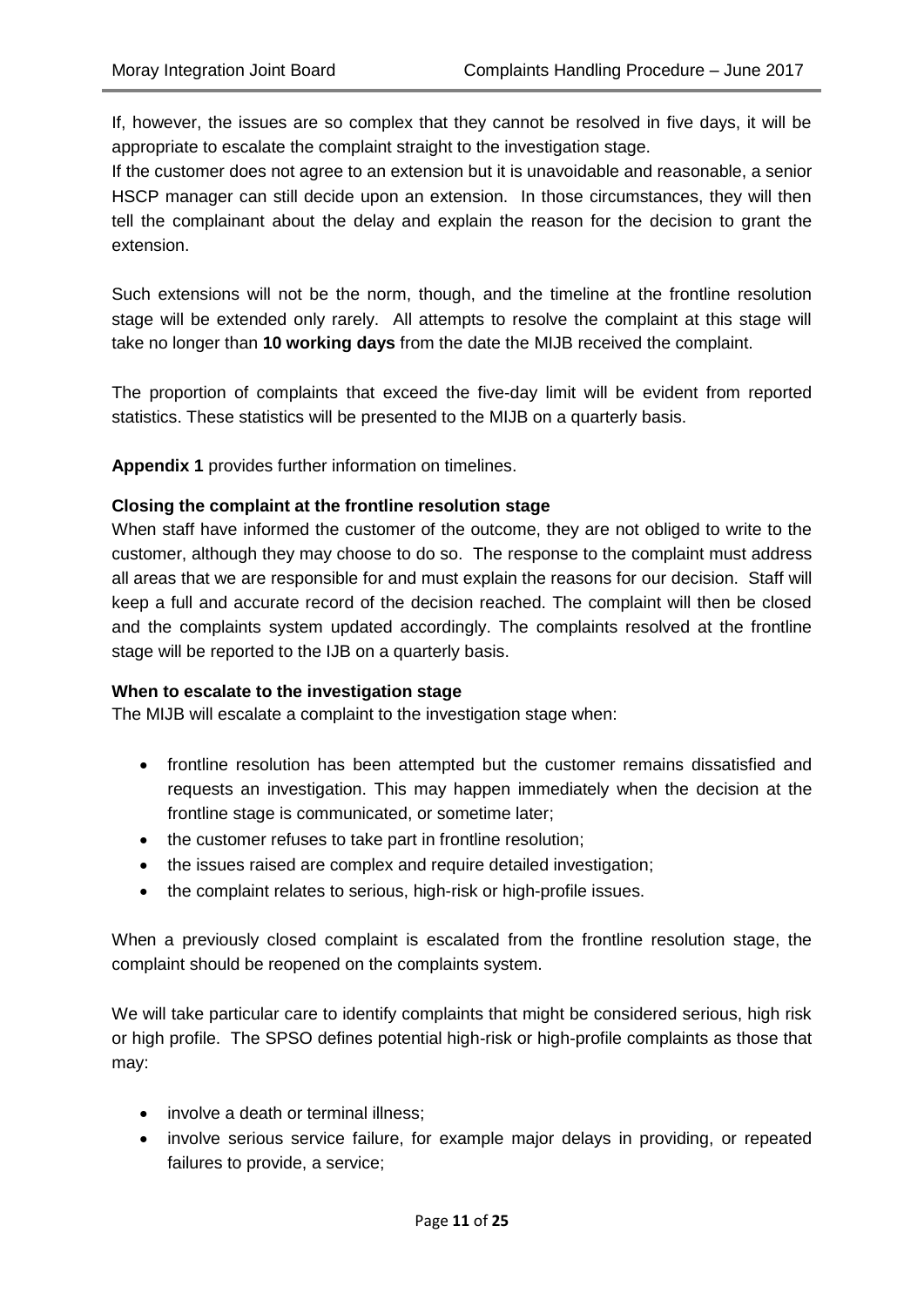- generate significant and ongoing press interest;
- pose a serious risk to an organisation's operations;
- present issues of a highly sensitive nature, for example concerning:
	- **a** a particularly vulnerable person
	- child protection.

#### <span id="page-11-0"></span>**Stage two: investigation**

Not all complaints are suitable for frontline resolution and not all complaints will be satisfactorily resolved at that stage. Complaints handled at the investigation stage of the complaints handling procedure are typically complex or require a detailed examination before we can state our position. These complaints may already have been considered at the frontline resolution stage, or they may have been identified from the start as needing immediate investigation.

An investigation aims to establish all the facts relevant to the points made in the complaint and to give the complainant a full, objective and proportionate response that represents our final position.

#### <span id="page-11-1"></span>**What we will do when we receive a complaint for investigation**

It is important to be clear from the start of the investigation stage exactly what is being investigated, and to ensure that all involved – including the customer - understand the investigation's scope. It may be helpful for an investigating officer from the HSCP to discuss and confirm these points with the customer at the outset, to establish why they are dissatisfied and whether the outcome they are looking for sounds realistic.

In discussing the complaint with the customer, the investigating officer will consider three key questions:

- 1. What specifically is the complaint or complaints?
- 2. What does the complainant want to achieve by complaining?
- 3. Are the complainant's expectations realistic and achievable?

It may be that the customer expects more than we can provide. If so, staff will make this clear to them as soon as possible.

Where possible we will also clarify what additional information we will need to investigate the complaint. The customer may need to provide more evidence to help us reach a decision.

Details of the complaint must be recorded on the system for recording complaints. Where appropriate, this will be done as a continuation of frontline resolution. The details must be updated when the investigation ends.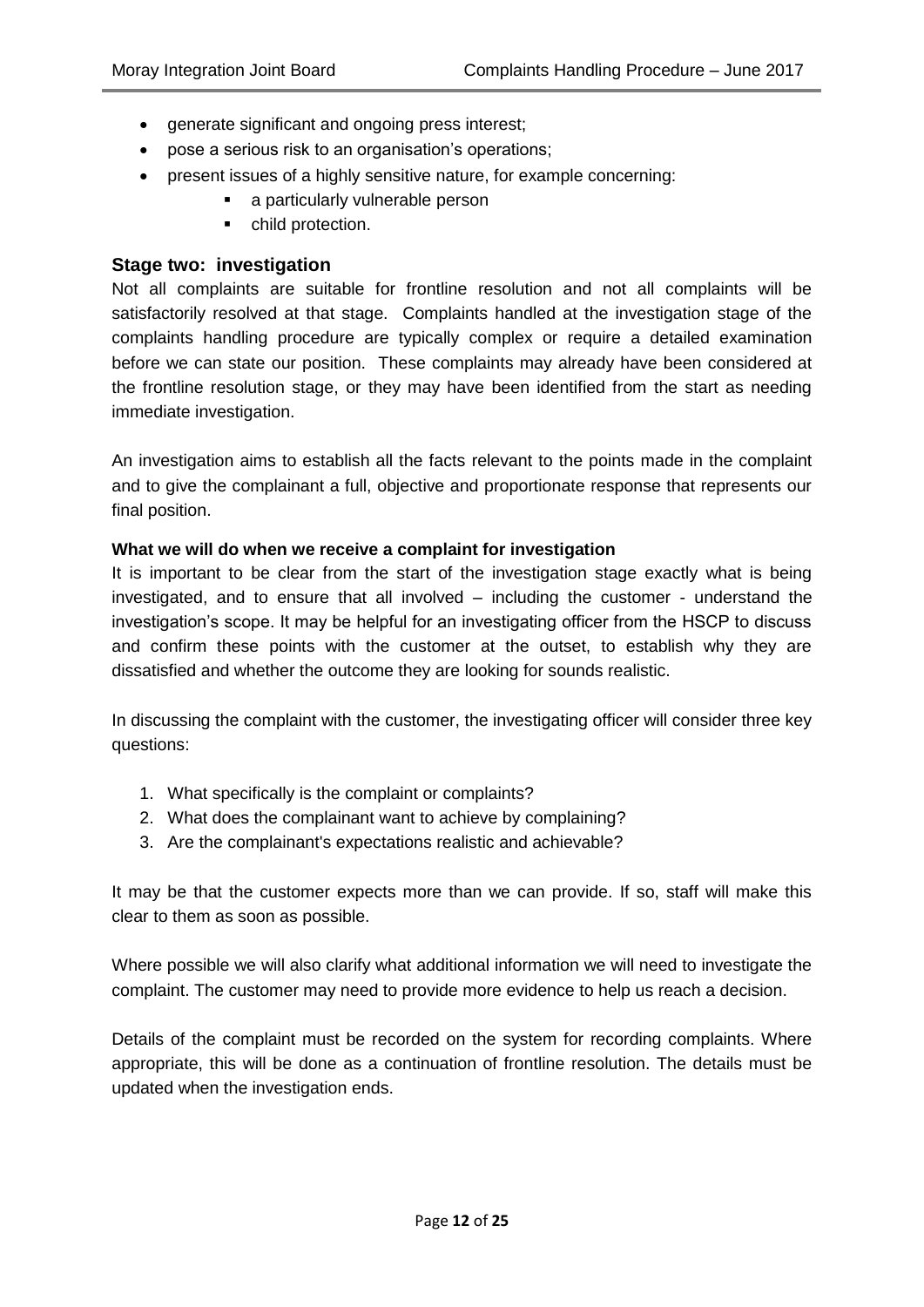If the investigation stage follows attempted frontline resolution, staff will ensure that all relevant information will be passed to the officer responsible for the investigation, and record that they have done so.

#### <span id="page-12-0"></span>**Timelines**

The following deadlines are appropriate to cases at the investigation stage:

- complaints must be acknowledged within **three working days;**
- the MIJB will provide a full response to the complaint as soon as possible but not later than **20 working days** from the time they received the complaint for investigation.

#### <span id="page-12-1"></span>**Extension to the timeline**

Not all investigations will be able to meet this deadline. For example, some complaints are so complex that they require careful consideration and detailed investigation beyond the 20 day limit. However, these would be the exception and we will always try to deliver a final response to a complaint within 20 working days.

If there are clear and justifiable reasons for extending the timescale, senior HSCP management will set time limits on any extended investigation, as long as the complainant agrees. They will keep the customer updated on the reason for the delay and give them a revised timescale for completion. If the customer does not agree to an extension but it is unavoidable and reasonable, then senior management can consider and confirm the extension. The reasons for an extension might include the following:

- Essential accounts or statements, crucial to establishing the circumstances of the case, are needed from staff, customers or others but they cannot help because of long-term sickness or leave;
- Further essential information cannot be obtained within normal timescales;
- Operations are disrupted by unforeseen or unavoidable operational circumstances, for example industrial action or severe weather conditions;
- The customer has agreed to mediation as a potential route for resolution.

These are only a few examples and senior HSCP management will judge the matter in relation to each complaint. However, an extension would be the exception and we will always try to deliver a final response to the complaint within 20 working days.

As with complaints considered at the frontline stage, the proportion of complaints that exceed the 20-day limit will be evident from reported statistics. These statistics will be presented to the MIJB on a quarterly basis.

**Appendix 1** provides further information on timelines.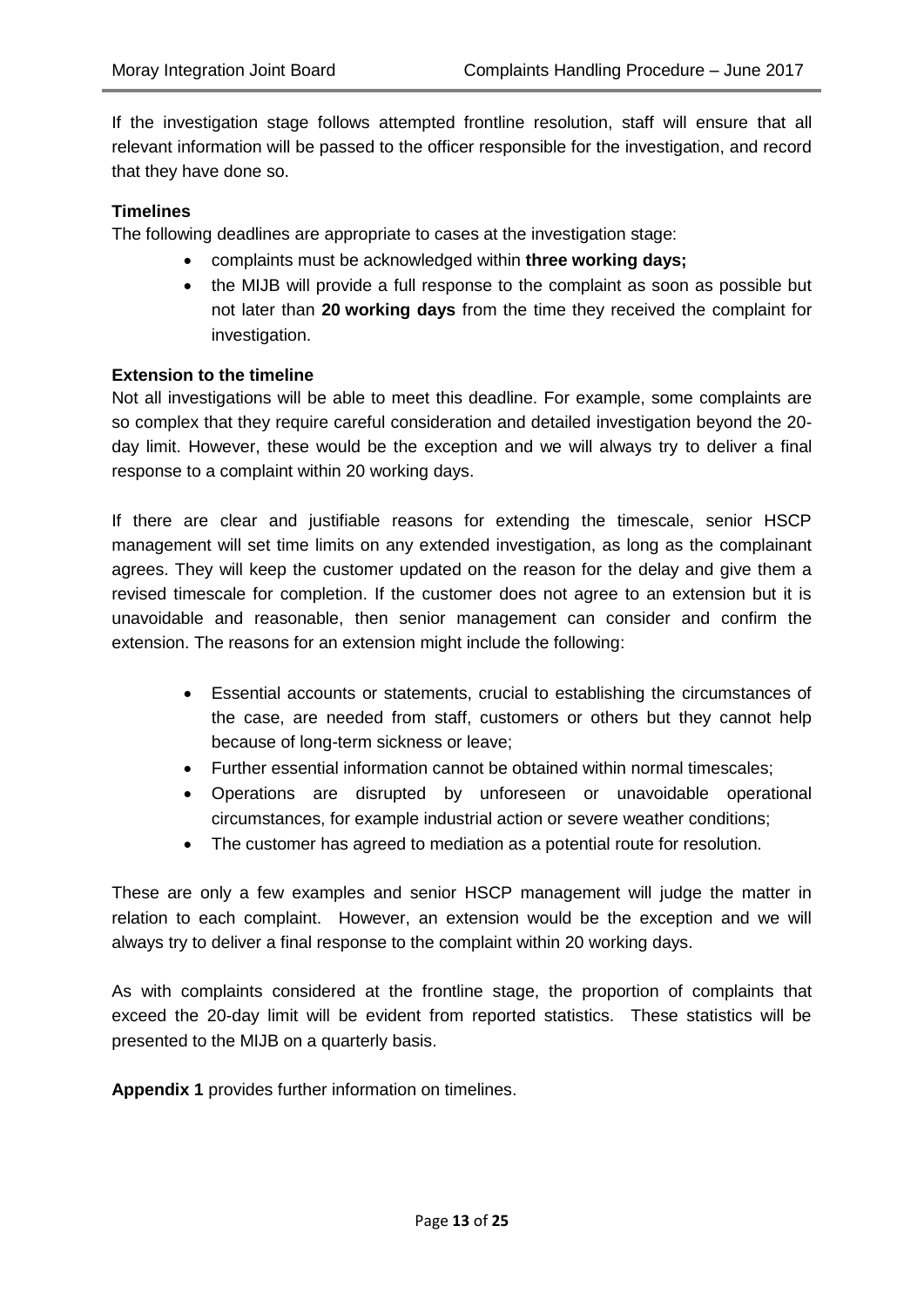#### <span id="page-13-0"></span>**Mediation**

Some complex complaints, or complaints where customers and other interested parties have become entrenched in their position, may require a different approach to resolving the complaint. Where appropriate, we may consider using services such as mediation or conciliation using suitably trained and qualified mediators to try to resolve the matter and to reduce the risk of the complaint escalating further.

Mediation will help both parties to understand what has caused the complaint, and so is more likely to lead to mutually satisfactory solutions.

If the MIJB and the customer agree to mediation, revised timescales will need to be agreed.

#### <span id="page-13-1"></span>**Closing the complaint at the investigation stage**

We will inform the customer of the outcome of the investigation, in writing or by their preferred method of contact. This response to the complaint will address all areas that we are responsible for and explain the reasons for the decision. We will record the decision, and details of how it was communicated to the customer, on the system for recording complaints. The complaint will then be closed and the complaints system updated accordingly. The complaints resolved at the investigation stage will be reported to the IJB on a quarterly basis.

In responding to the customer, we will make clear:

- their right to ask SPSO to consider the complaint;
- the time limit for doing so, and
- how to contact the SPSO.

#### <span id="page-13-2"></span>**Independent external review**

Once the investigation stage has been completed, the customer has the right to approach the SPSO if they remain dissatisfied. The SPSO considers complaints from people who remain dissatisfied at the conclusion of our complaints procedure. The SPSO looks at issues such as service failures and maladministration (administrative fault), as well as the way we have handled the complaint.

We will use the wording below to inform customers of their right to ask the SPSO to consider the complaint. The SPSO provides further information for organisations on the [Valuing](http://www.valuingcomplaints.org.uk/)  [Complaints](http://www.valuingcomplaints.org.uk/) website. This includes details about how and when to signpost customers to the SPSO.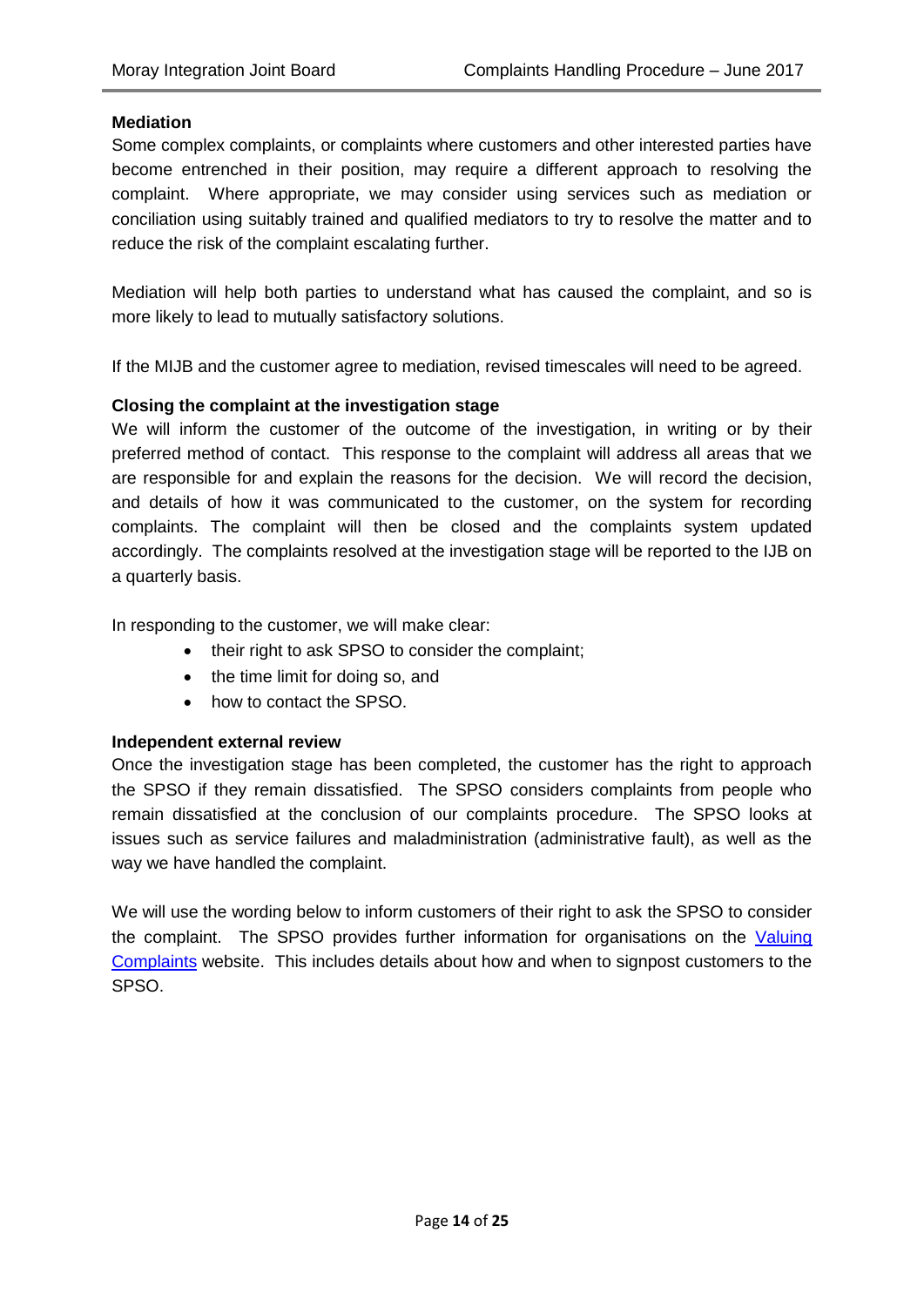| <b>Information about the SPSO</b>                                                      |  |  |  |  |  |  |
|----------------------------------------------------------------------------------------|--|--|--|--|--|--|
| The Scottish Public Services Ombudsman (SPSO) is the final stage for complaints        |  |  |  |  |  |  |
| about public services in Scotland. This includes complaints about the Scottish         |  |  |  |  |  |  |
| Government, NDPBs, agencies and other government sponsored organisations. If you       |  |  |  |  |  |  |
| remain dissatisfied with an organisation after its complaints process, you can ask the |  |  |  |  |  |  |
| SPSO to look at your complaint. The SPSO cannot normally look at complaints:           |  |  |  |  |  |  |
| where you have not gone all the way through the organisation's                         |  |  |  |  |  |  |
| complaints handling procedure;                                                         |  |  |  |  |  |  |
| more than 12 months after you became aware of the matter you want to<br>$\bullet$      |  |  |  |  |  |  |
| complain about, or                                                                     |  |  |  |  |  |  |
| that have been or are being considered in court.                                       |  |  |  |  |  |  |
|                                                                                        |  |  |  |  |  |  |
| The SPSO's contact details are:                                                        |  |  |  |  |  |  |
| <b>SPSO</b>                                                                            |  |  |  |  |  |  |
| 4 Melville Street                                                                      |  |  |  |  |  |  |
| Edinburgh                                                                              |  |  |  |  |  |  |
| EH37NS                                                                                 |  |  |  |  |  |  |
|                                                                                        |  |  |  |  |  |  |
| <b>Freepost SPSO</b>                                                                   |  |  |  |  |  |  |
|                                                                                        |  |  |  |  |  |  |
|                                                                                        |  |  |  |  |  |  |
| Freephone: 0800 377 7330                                                               |  |  |  |  |  |  |
| Online contact www.spso.org.uk/contact-us                                              |  |  |  |  |  |  |
| Website: www.spso.org.uk                                                               |  |  |  |  |  |  |

## <span id="page-14-0"></span>**Governance of the Complaints Handling Procedure**

#### <span id="page-14-1"></span>**Roles and responsibilities**

As per the Public Bodies (Joint Working) (Scotland) Act 2014 and as specified within the Health and Social Care Integration Scheme for Moray, the Chief Officer's role is to provide a single senior point of overall strategic and operational advice to the MIJB. In line with this, overall responsibility and accountability for the management of complaints lies with the Chief Officer.

Our final position on a complaint must be signed off by an appropriate senior HSCP officer and we will confirm that this is our final response. This ensures that our senior HSCP management own and are accountable for the decision. It also reassures the customer that their concerns have been taken seriously.

The roles of our staff are summarised as: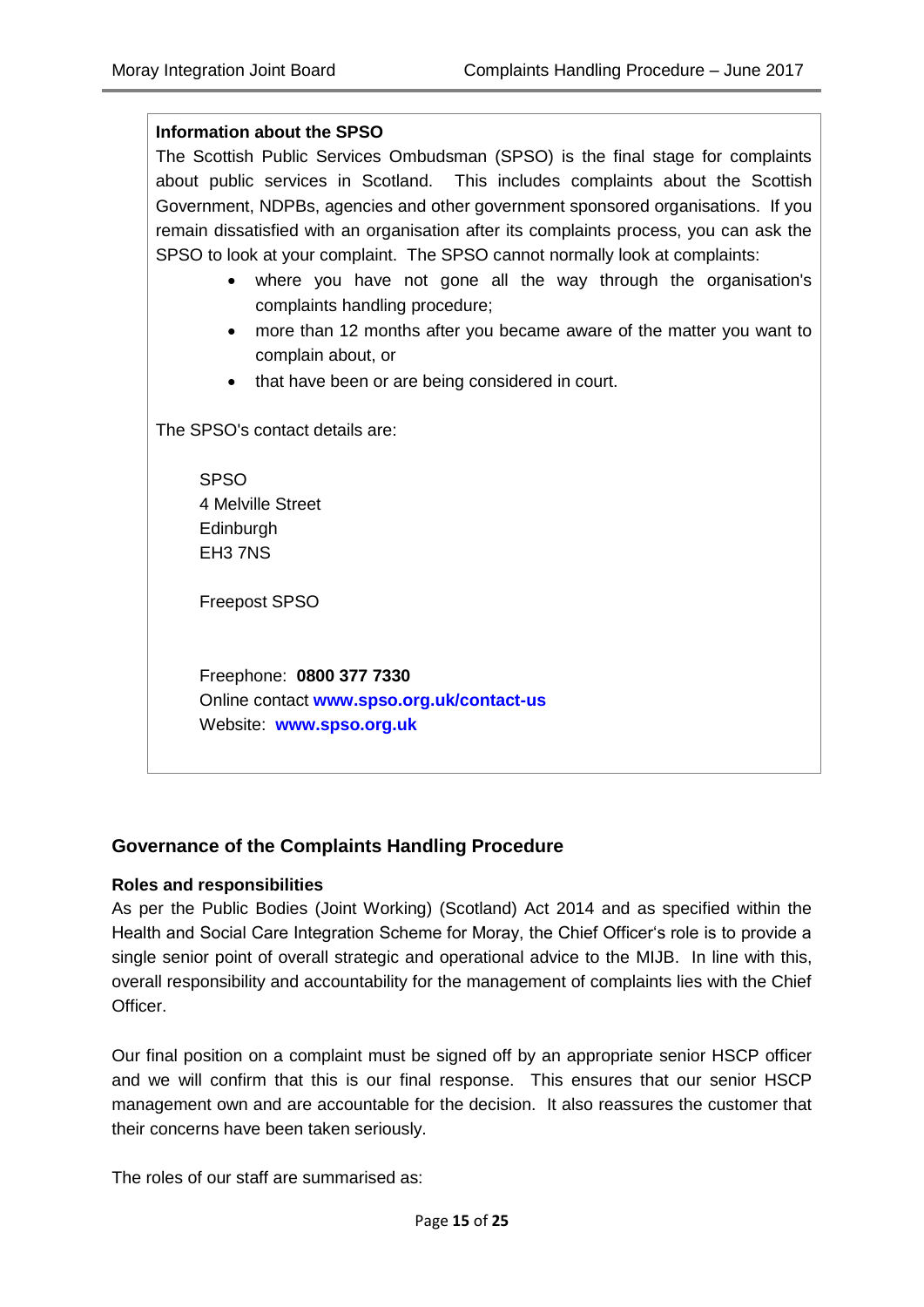#### **Chief Officer:**

The Chief Officer provides leadership and direction in ways that guide and enable us to perform effectively across all services. This includes ensuring the effective operation of our complaints handling procedure; with a robust investigation process that demonstrates how we learn from the complaints we receive. The Chief Officer may take a personal interest in or deal with all or some complaints, at any stage of the CHP. Regular management reports assure the IJB of the quality of complaints performance.

#### **Members of the HSCP Senior Management Team:**

Members of the Senior Management Team of the Health & Social Care Partnership may be responsible for:

- managing complaints and the way we learn from them
- overseeing the implementation of actions required as a result of a complaint
- investigating complaints

However, members of the HSCP Senior Management Team may decide to delegate some elements of complaints handling (such as investigations and the drafting of response letters) to other senior HSCP staff. Where this happens, senior management should retain ownership and accountability for the management and reporting of complaints. They may also be responsible for preparing and signing decision letters to customers, so they should be satisfied that the investigation is complete and their response addresses all aspects of the complaint.

#### **Complaints investigator:**

The complaints investigator is appointed by a senior HSCP manager and is responsible and accountable for the management of the investigation. They may work in a service delivery team or as part of a centralised customer service team, and will be involved in the investigation and in co-ordinating all aspects of the response to the customer. This may include preparing a comprehensive written report, including details of any procedural changes in service delivery that could result in wider opportunities for learning across the organisation.

#### **All HSCP staff:**

A complaint may be made to any member of staff so all staff must be aware of this CHP and how to handle and record IJB complaints at the frontline stage. They should also be aware of who to refer a complaint to, in case they are not able to personally handle the matter. We encourage all staff to try to resolve complaints quickly to prevent escalation.

#### **MIJB SPSO liaison officer:**

Our SPSO liaison officer role will be undertaken by Moray Council's SPSO liaison officer and may include providing complaints information in an orderly, structured way within requested timescales, providing comments on factual accuracy on our behalf in response to SPSO reports, and confirming and verifying that recommendations have been implemented.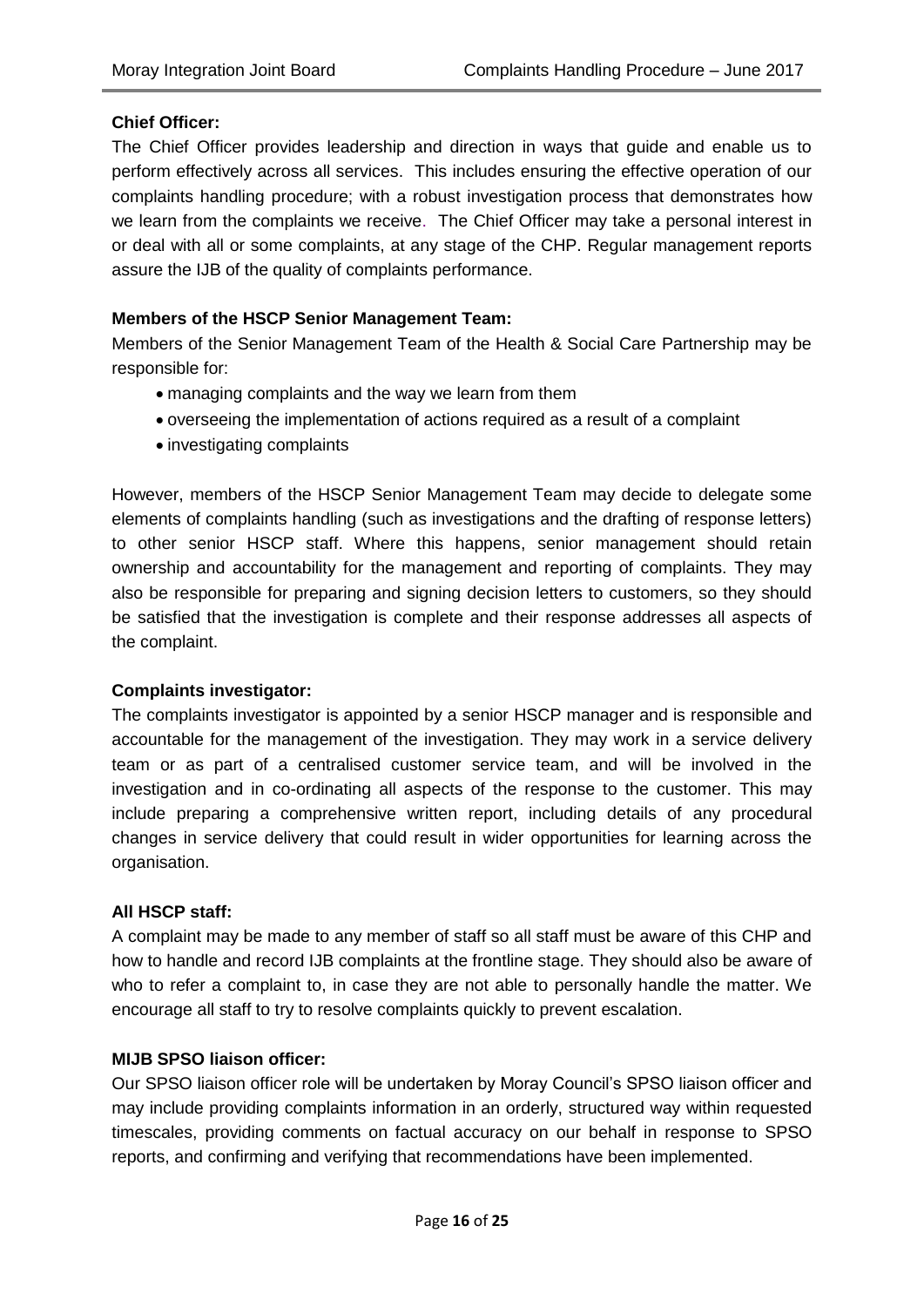#### <span id="page-16-0"></span>**Complaints about HSCP Senior Managers and Chief Officers**

Complaints about senior staff can be difficult to handle, as there may be a conflict of interest for the staff investigating the complaint. When serious complaints are raised against senior staff, it is particularly important that the investigation is conducted by an individual who is independent of the situation. We must ensure we have strong governance arrangements in place that set out clear procedures for handling such complaints. The Chief Officer will ensure that an appropriate and independent person is appointed to investigate such complaints. If the complaint involves the Chief Officer or Chief Financial Officer then the Chair and Vice Chair of the IJB will take independent advice on how to proceed.

#### <span id="page-16-1"></span>**Recording, reporting, learning and publicising**

Complaints provide valuable customer feedback. One of the aims of the complaints handling procedure is to identify opportunities to improve services across the IJB. We must record all complaints in a systematic way so that we can use the complaints data for analysis and management reporting. By recording and using complaints information in this way, we can identify and address the causes of complaints and, where appropriate, identify opportunities for improvements.

#### <span id="page-16-2"></span>**Recording complaints**

To collect suitable data it is essential to record all complaints in line with SPSO minimum requirements, as follows:

- the complainant's name and address
- the date the complaint was received
- the nature of the complaint
- how the complaint was received
- the date the complaint was closed at the frontline resolution stage (where appropriate)
- the date the complaint was escalated to the investigation stage (where appropriate)
- action taken at the investigation stage (where appropriate)
- the date the complaint was closed at the investigation stage (where appropriate)
- the outcome of the complaint at each stage
- the underlying cause of the complaint and any remedial action taken.

We have structured systems for recording complaints, their outcomes and any resulting action.

#### <span id="page-16-3"></span>**Reporting of complaints**

Complaints details are analysed for trend information to ensure we identify procedural failures and take appropriate action. Regularly reporting the analysis of complaints information helps to inform improvement actions.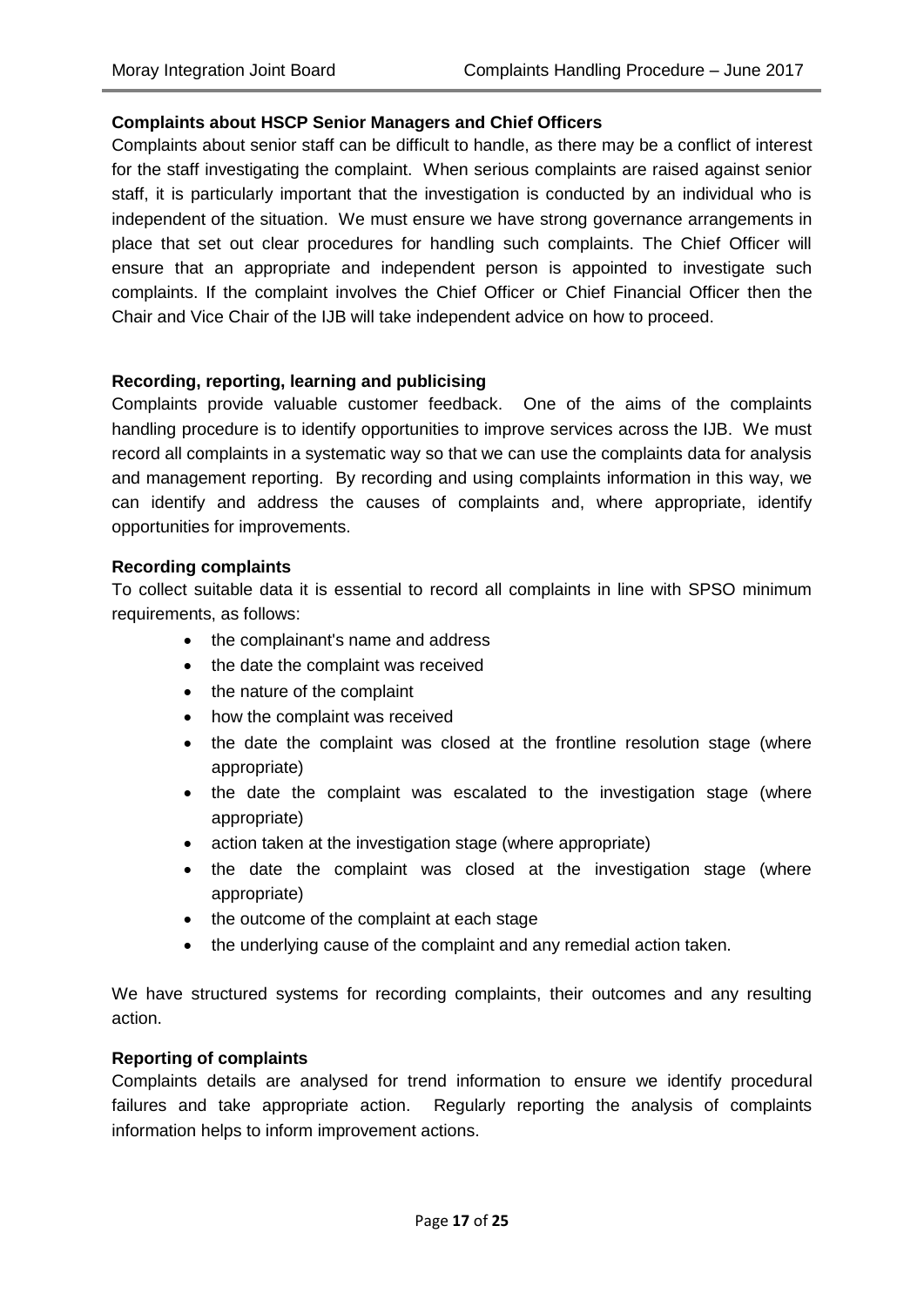We publish on a quarterly basis the outcome of complaints and the actions we have taken in response. This demonstrates the improvements resulting from complaints and shows that complaints can influence our processes. It also helps ensure transparency in our complaints handling service and will help the public to see that we value their complaints.

We must:

- publicise on a quarterly basis complaints outcomes, trends and actions taken
- where and when possible, use case studies and examples to demonstrate how complaints have led to improvements.

This information should be reported regularly (and at least quarterly) to the MIJB.

#### <span id="page-17-0"></span>**Learning from complaints**

At the earliest opportunity after the closure of the complaint, officers involved in handling the complaint will make sure that the customer and relevant staff in the HSCP understand the findings of the investigation and any recommendations made.

Senior HSCP management will review the information gathered from complaints regularly and consider whether processes could be improved or internal policies and procedures updated.

As a minimum, we must:

- use complaints data to identify the root cause of complaints
- take action to reduce the risk of recurrence
- record the details of corrective action in the complaints file, and
- systematically review complaints performance reports to improve processes.

Where we have identified the need for improvement:

- the action needed to improve services must be agreed by the MIJB
- senior HSCP management will designate the 'owner' of the issue, with responsibility for ensuring the action is taken
- a target date must be set for the action to be taken
- the designated individual must follow up to ensure that the action is taken within the agreed timescale
- where appropriate, performance should be monitored to ensure that the issue has been resolved
- we must ensure that the MIJB learns from complaints.

#### <span id="page-17-1"></span>**Publicising complaints performance information**

We also report on our performance in handling complaints annually in line with SPSO requirements. This includes performance statistics showing the volumes and types of complaints and key performance details, for example on the time taken and the stage at which complaints were resolved.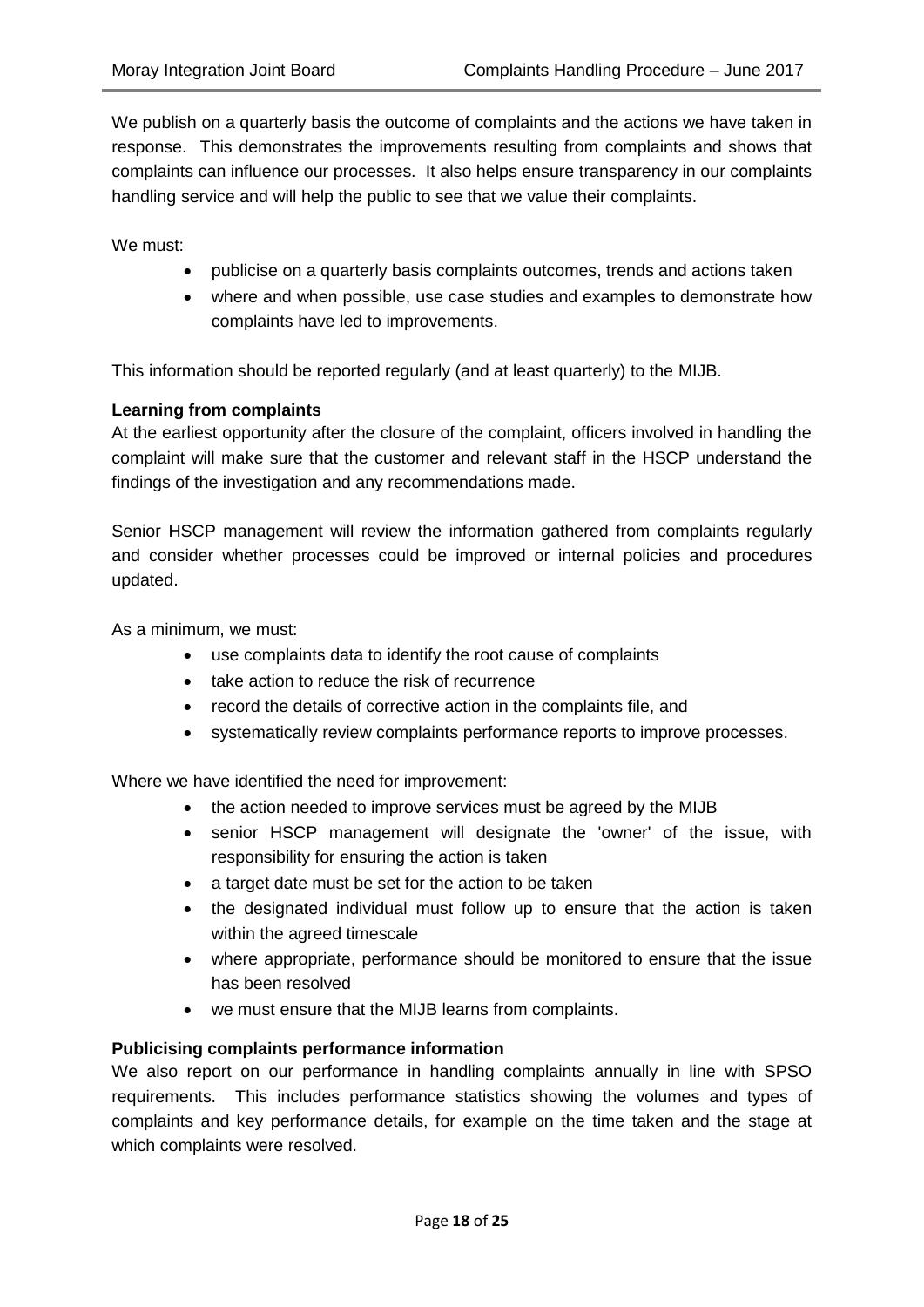#### <span id="page-18-0"></span>**Maintaining confidentiality**

Confidentiality is important in complaints handling. It includes maintaining the complainant's confidentiality and explaining to them the importance of confidentiality generally. We must always bear in mind legal requirements, for example, data protection legislation, as well as internal HSCP policies on confidentiality and the use of customer's information.

#### <span id="page-18-1"></span>**Managing unacceptable behaviour**

People may act out of character in times of trouble or distress. The circumstances leading to a complaint may result in the complainant acting in an unacceptable way. Customers who have a history of challenging or inappropriate behaviour, or have difficulty expressing themselves, may still have a legitimate grievance.

A customer's reasons for complaining may contribute to the way in which they present their complaint. Regardless of this, we must treat all complaints seriously and properly assess them. However, we also recognise that the actions of customers who are angry, demanding or persistent may result in unreasonable demands on time and resources or unacceptable behaviour towards our staff. We will, therefore, work with the Health Board and the Council to apply the relevant organisational policies and procedures to protect staff from unacceptable behaviour such as unreasonable persistence, threats or offensive behaviour. Where a decision is made to restrict access to a customer under the terms of an unacceptable actions policy, the relevant procedure will be followed to communicate that decision, notify the customer of a right of appeal, and review any decision to restrict contact with us. This will allow the customer to demonstrate a more reasonable approach later.

#### <span id="page-18-2"></span>**Supporting the complainant**

All members of the community have the right to equal access to our complaints handling procedure. Customers who do not have English as a first language may need help with interpretation and translation services, and other customers may have specific needs that we will seek to address to ensure easy access to the complaints handling procedure.

We must always take into account our commitment and responsibilities to equality. This includes making reasonable adjustments to our processes to help the customer where appropriate.

Several support and advocacy groups are available to support individuals in pursuing a complaint and customers should be signposted to these as appropriate.

#### <span id="page-18-3"></span>**Time limit for making complaints**

This complaints handling procedure sets a time limit of six months from when the customer first knew of the problem, within which time they may ask us to consider the complaint, unless there are special circumstances for considering complaints beyond this time.

We will apply this time limit with discretion. In decision making we will take account of the Scottish Public Services Ombudsman Act 2002 (Section 10(1)), which sets out the time limit within which a member of the public can normally ask the SPSO to consider complaints.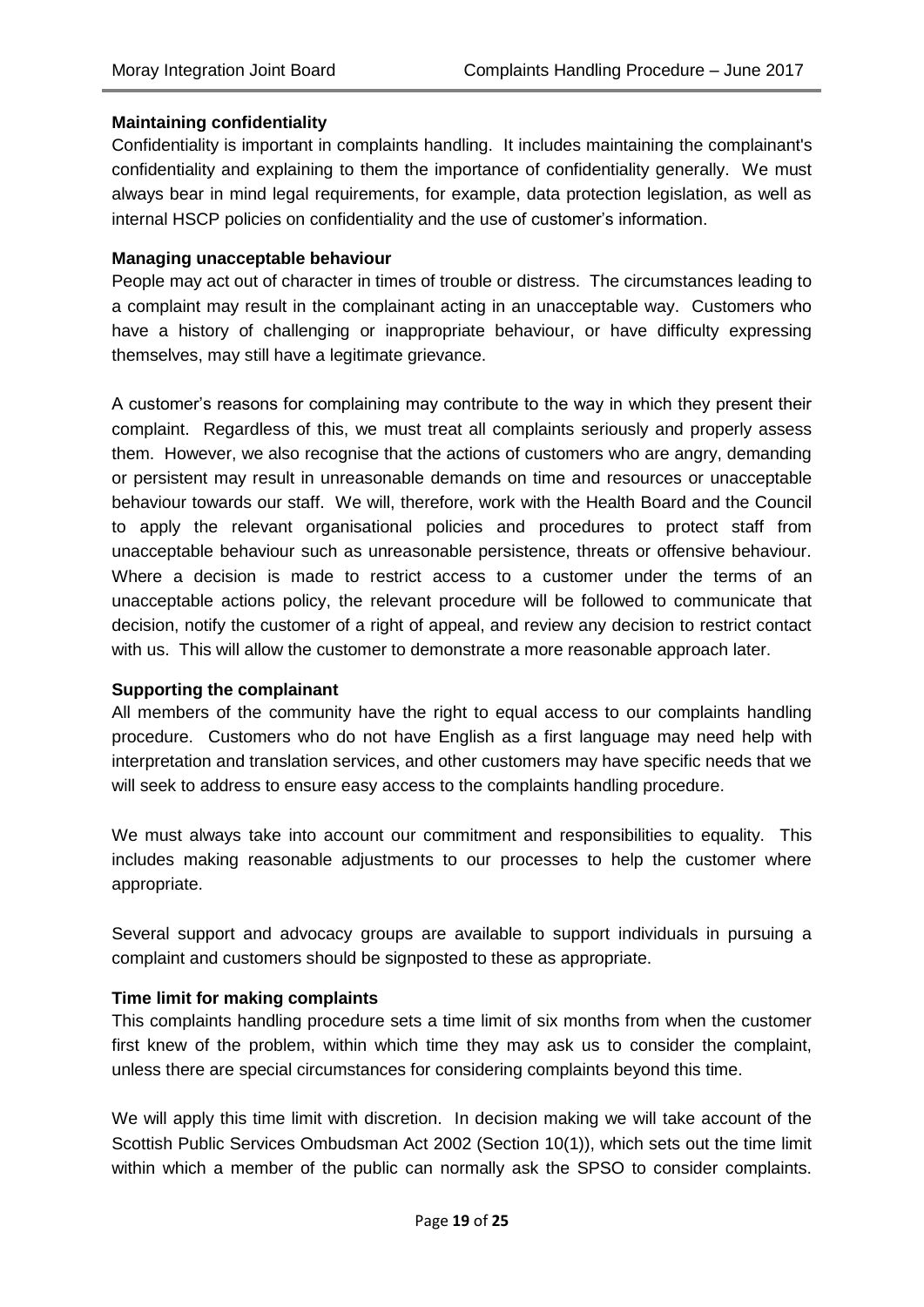The limit is one year from when the person first knew of the problem they are complaining about, unless there are special circumstances for considering complaints beyond this time.

If it is clear that a decision not to investigate a complaint will lead to a request for external review of the matter, we may decide that this satisfies the special circumstances criteria. This will enable us to consider the complaint and try to resolve it.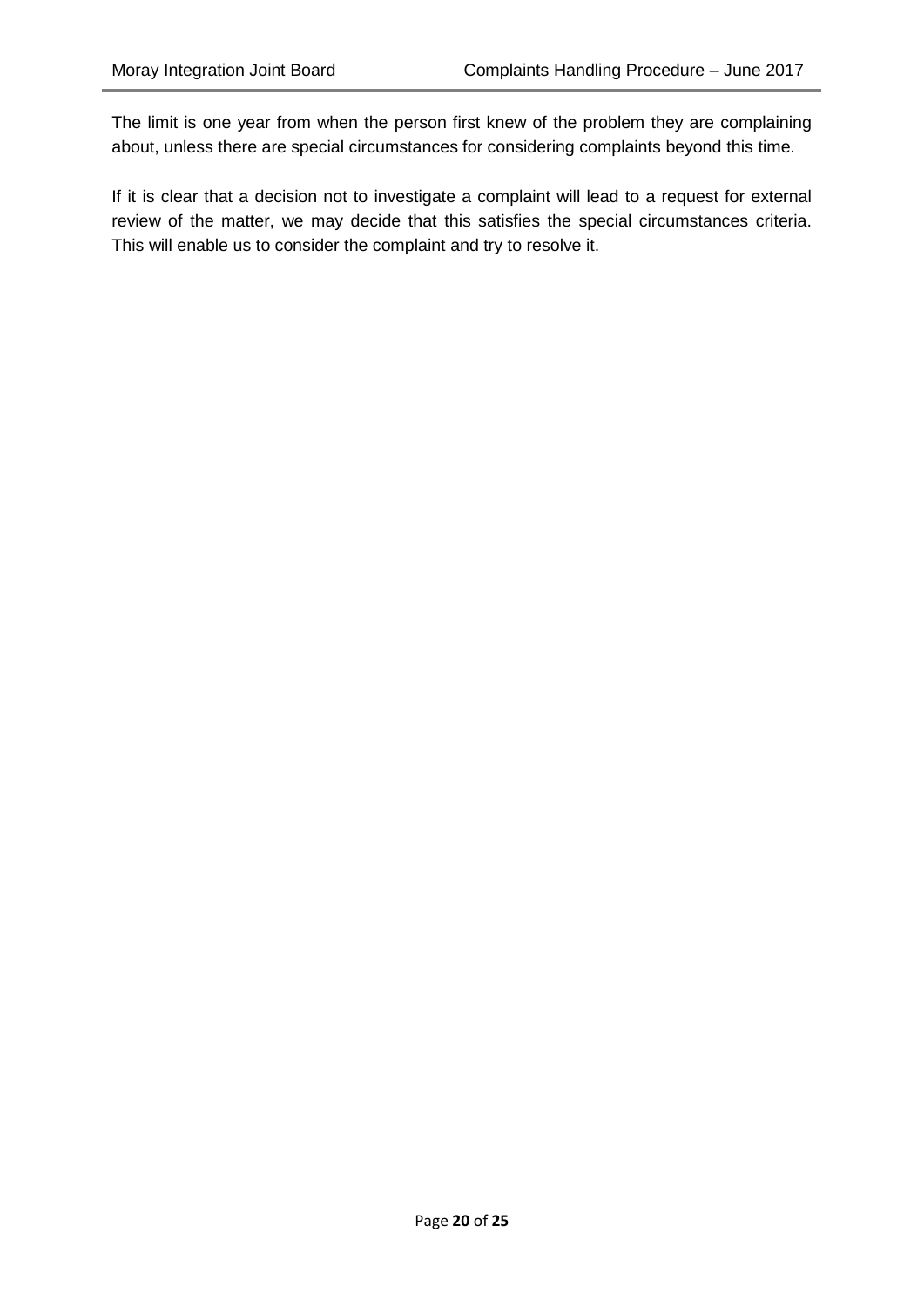# <span id="page-20-0"></span>**Appendix 1 – Timelines**

#### **General**

References to timelines throughout the complaints handling procedure relate to working days. When measuring performance against the required timelines, we do not count nonworking days, for example weekends, public holidays and days of industrial action where our service has been interrupted.

#### **Timelines at frontline resolution**

We will aim to achieve frontline resolution within five working days. The day the MIJB receives the complaint is day 1. Where they receive it on a non-working day, for example at the weekend or on a public holiday, day 1 will be the next working day.

| Day 1                        | Day 2                     | Day 3 | Day 4 | Day 5                |
|------------------------------|---------------------------|-------|-------|----------------------|
|                              |                           |       |       |                      |
| Day 1:                       |                           |       |       | Day 5:               |
|                              | Day the MIJB receives the |       |       | Frontline resolution |
| complaint, or next working   |                           |       |       | achieved or          |
| date if date of receipt is a |                           |       |       | complaint escalated  |
| non-working day.             |                           |       |       | to the investigation |
|                              |                           |       |       | stage.               |

[*The date of receipt will be determined by the MIJB's usual arrangements for receiving and dating of mail and other correspondence.]*

## **Extension to the five-day timeline**

If the MIJB has extended the timeline at the frontline resolution stage in line with the procedure, the revised timetable for the response will take no longer than 10 working days from the date of receiving the complaint.

| Day 1          | Day 2                                                                                                  | Day $3$ | Day 4                | Day 5 | Day 6                                                                                                                                                                                                                                                                                                                                                             | Day 7 | Day 8 | Day 9                                                                                                   | Day 10 |
|----------------|--------------------------------------------------------------------------------------------------------|---------|----------------------|-------|-------------------------------------------------------------------------------------------------------------------------------------------------------------------------------------------------------------------------------------------------------------------------------------------------------------------------------------------------------------------|-------|-------|---------------------------------------------------------------------------------------------------------|--------|
|                |                                                                                                        |         |                      |       |                                                                                                                                                                                                                                                                                                                                                                   |       |       |                                                                                                         |        |
| Day 1:<br>day. | Day the MIJB receives<br>the complaint, or next<br>working date if date of<br>receipt is a non-working |         | investigation stage. |       | In a few cases where it is clearly essential<br>to achieve early resolution, the MIJB may<br>authorise an extension within five working<br>days from when the complaint was<br>received. They must conclude the frontline<br>resolution stage within 10 working days<br>from the date of receipt, either by resolving<br>the complaint or by escalating it to the |       |       | Day 10:<br>Frontline resolution<br>achieved or<br>complaint escalated<br>to the investigation<br>stage. |        |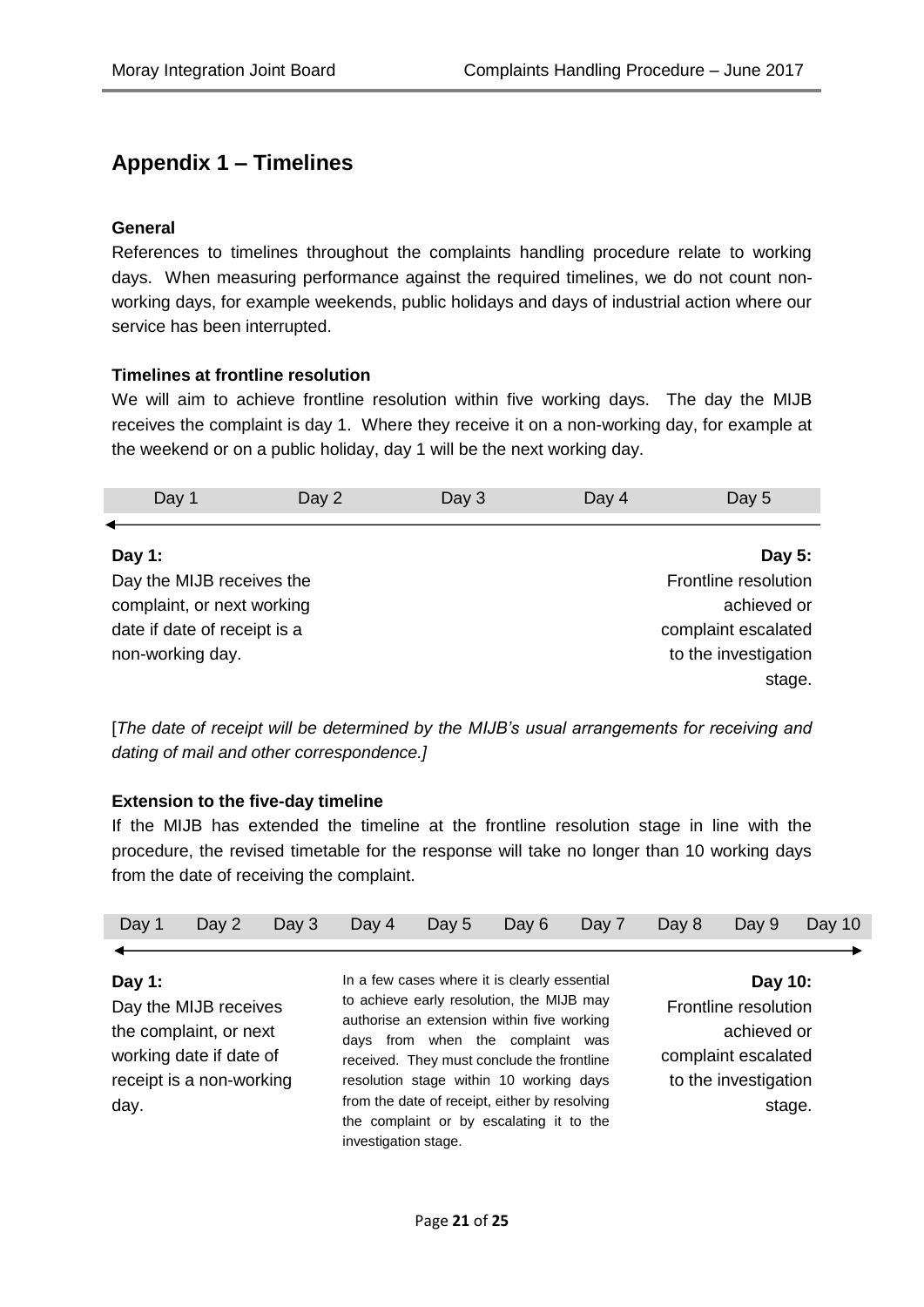#### **Transferring cases from frontline resolution to investigation**

If it is clear that frontline resolution has not resolved the matter, and the complainant wants to escalate the complaint to the investigation stage, the case must be passed for investigation without delay. In practice this will mean on the same day that the complainant is told this will happen.

#### **Timelines at investigation**

The MIJB may consider a complaint at the investigation stage either:

- after attempted frontline resolution, or
- immediately on receipt if they believe the matter to be sufficiently complex, serious or appropriate to merit a full investigation from the outset.

#### **Acknowledgement**

All complaints considered at the investigation stage must be acknowledged within **three working days** of receipt. The date of receipt is:

- the day the case is transferred from the frontline stage to the investigation stage, where it is clear that the case requires investigation, or
- the day the complainant asks for an investigation after a decision at the frontline resolution stage. It is important to note that a complainant may not ask for an investigation immediately after attempts at frontline resolution, or
- the date the M IJB receives the complaint if it is sufficiently complex, serious or appropriate to merit a full investigation from the outset.

#### **Investigation**

The MIJB will respond in full to the complaint within **20 working days** of receiving it at the investigation stage.

The 20-working day limit allows time for a thorough, proportionate and consistent investigation to arrive at a decision that is objective, evidence-based and fair. We have 20 working days to investigate the complaint, regardless of any time taken to consider it at the frontline resolution stage.

| Day 1                      | Day 5 | Day 10 | Day 15 | Day 20                 |
|----------------------------|-------|--------|--------|------------------------|
|                            |       |        |        |                        |
| Day 1:                     |       |        |        | Day 20:                |
| Day complaint received     |       |        |        | The decision issued to |
| at investigation stage, or |       |        |        | complainant or         |
| next working day if date   |       |        |        | agreement reached      |
| of receipt is a non-       |       |        |        | with them to extend    |
| working day.               |       |        |        | deadline.              |
| Acknowledgement            |       |        |        |                        |
| issued within three        |       |        |        |                        |
| working days.              |       |        |        |                        |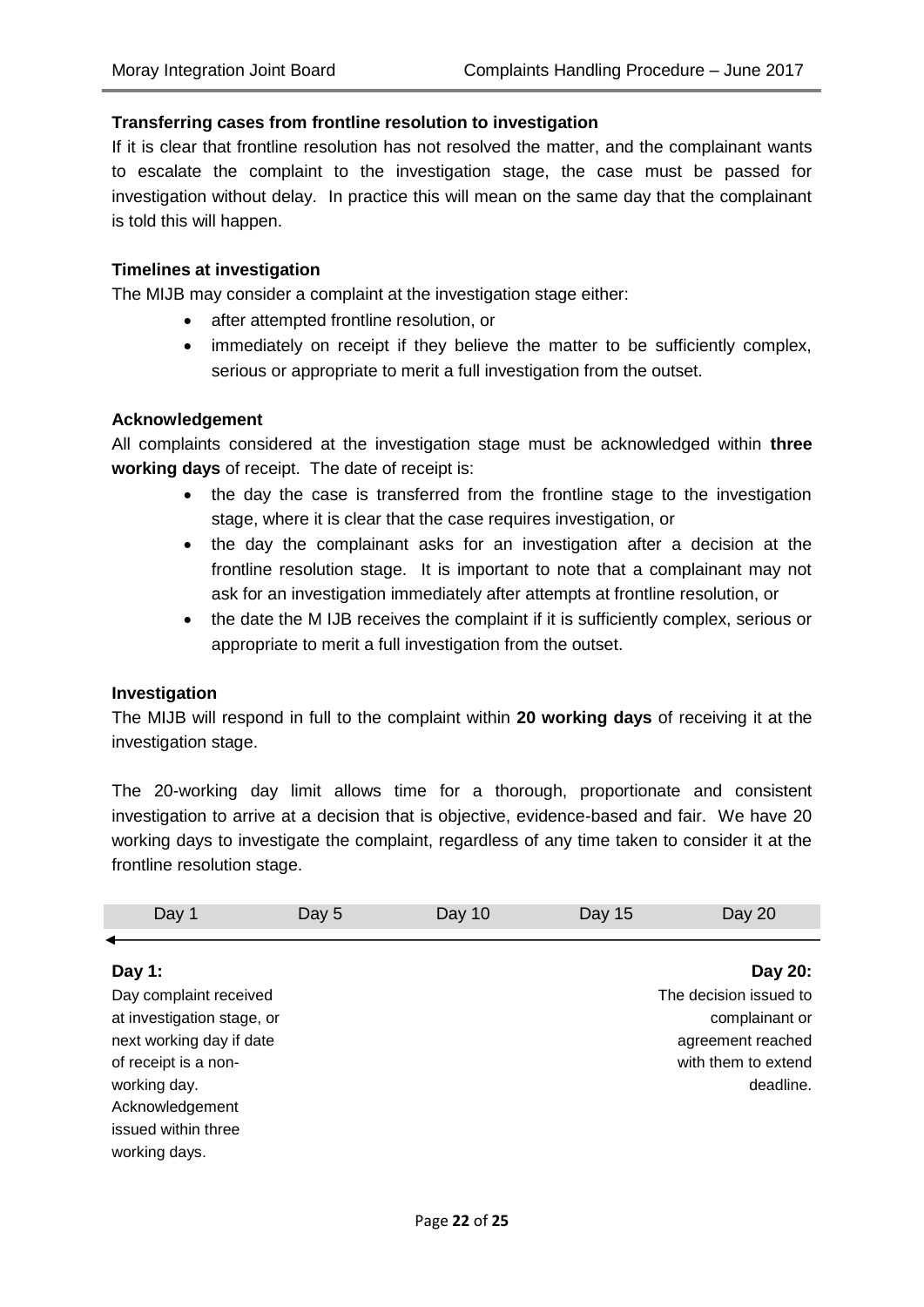Exceptionally you may need longer than the 20-day limit for a full response. If so, the MIJB will explain the reasons to the complainant, and agree with them a revised timescale.

| Day 1                | Day 5 | Day 10 | <b>Day 15</b> | Day 20+           |            |
|----------------------|-------|--------|---------------|-------------------|------------|
|                      |       |        |               |                   |            |
| Day 1:               |       |        |               | <b>By Day 20:</b> | By agreed  |
| complaint<br>Day     |       |        |               | In agreement      | date:      |
| received<br>at       |       |        |               | with<br>the       | Issue our  |
| investigation        |       |        |               | complainant       | final      |
| stage,<br>next<br>or |       |        |               | where             | decision   |
| working<br>if<br>day |       |        |               | possible,         | on the     |
| date of receipt is a |       |        |               | decide<br>a       | complaint. |
| non-working day.     |       |        |               | revised           |            |
| Acknowledgement      |       |        |               | timescale<br>for  |            |
| within<br>issued     |       |        |               | bringing<br>the   |            |
| three<br>working     |       |        |               | investigation     |            |
| days.                |       |        |               | to<br>a           |            |
|                      |       |        |               | conclusion.       |            |

## **Timeline examples**

The following illustration provides examples of the point at which we conclude our consideration of a complaint. It is intended to show the different stages and times at which a complaint may be resolved.



The circumstances of each complaint are explained below:

#### **Complaint 1**

Complaint 1 is a straightforward issue that may be resolved by an on-the-spot explanation and, where appropriate, an apology. Such a complaint can be resolved on day 1.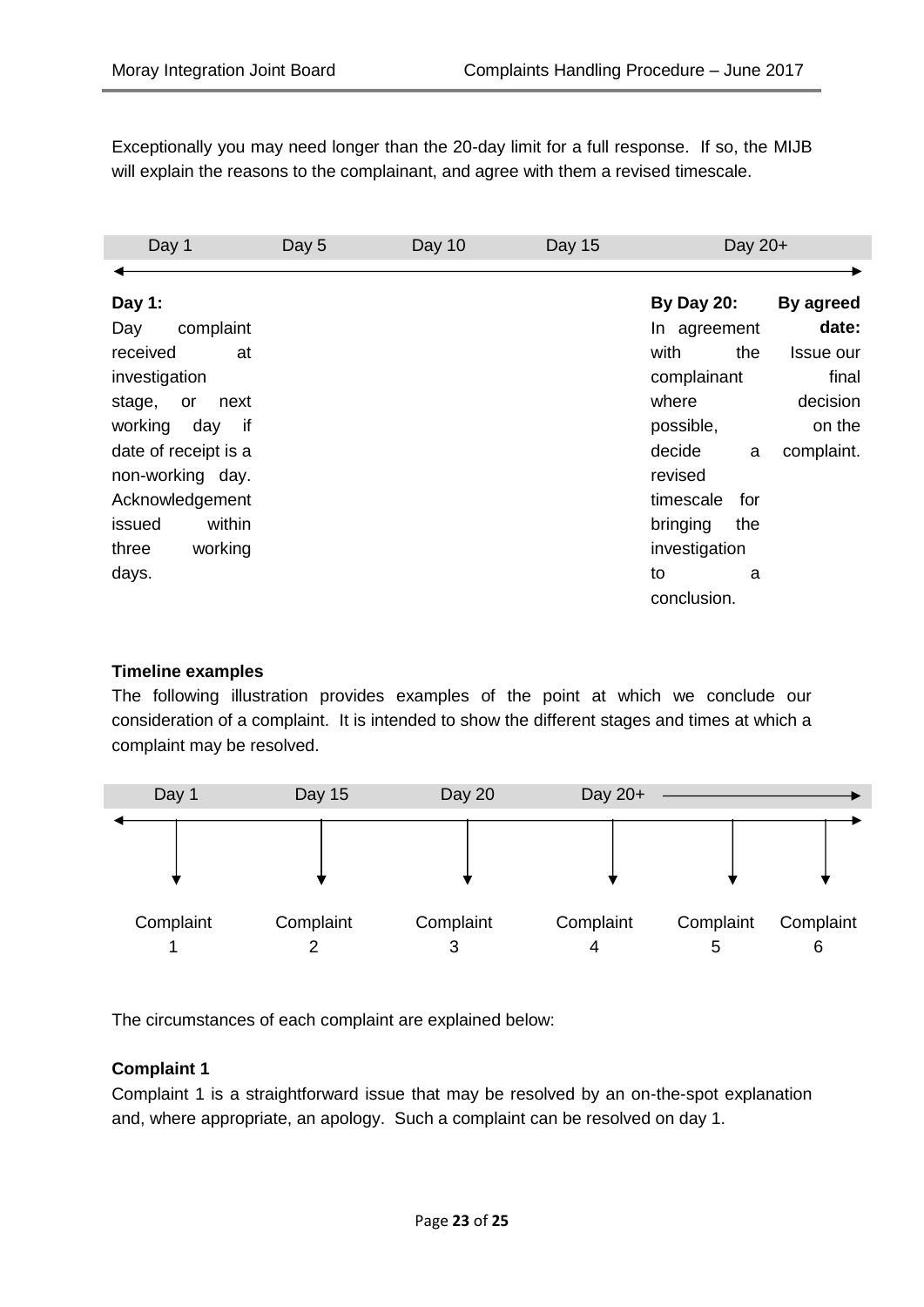#### **Complaint 2**

Complaint 2 is also a straightforward matter requiring little or no investigation. In this example, resolution is reached at day three of the frontline resolution stage.

#### **Complaint 3**

Complaint 3 refers to a complaint that we considered appropriate for frontline resolution. We did not resolve it in the required timeline of five working days. However, we authorised an extension on a clear and demonstrable expectation that the complaint would be satisfactorily resolved within a further five days. We resolved the complaint at the frontline resolution stage in a total of eight days.

#### **Complaint 4**

Complaint 4 was suitably complex or serious enough to pass to the investigation stage from the outset. We did not try frontline resolution; rather we investigated the case immediately. We issued a final decision to the complainant within the 20-day limit.

#### **Complaint 5**

We considered complaint 5 at the frontline resolution stage, where an extension of five days was authorised. At the end of the frontline stage the complainant was still dissatisfied. At their request, we conducted an investigation and issued our final response within 20 working days. Although the end-to-end timeline was 30 working days we still met the combined time targets for frontline resolution and investigation.

#### **Complaint 6**

Complaint 6 was considered at both the frontline resolution stage and the investigation stage. We did not complete the investigation within the 20-day limit, so we agreed a revised timescale with the customer for concluding the investigation beyond the 20-day limit.